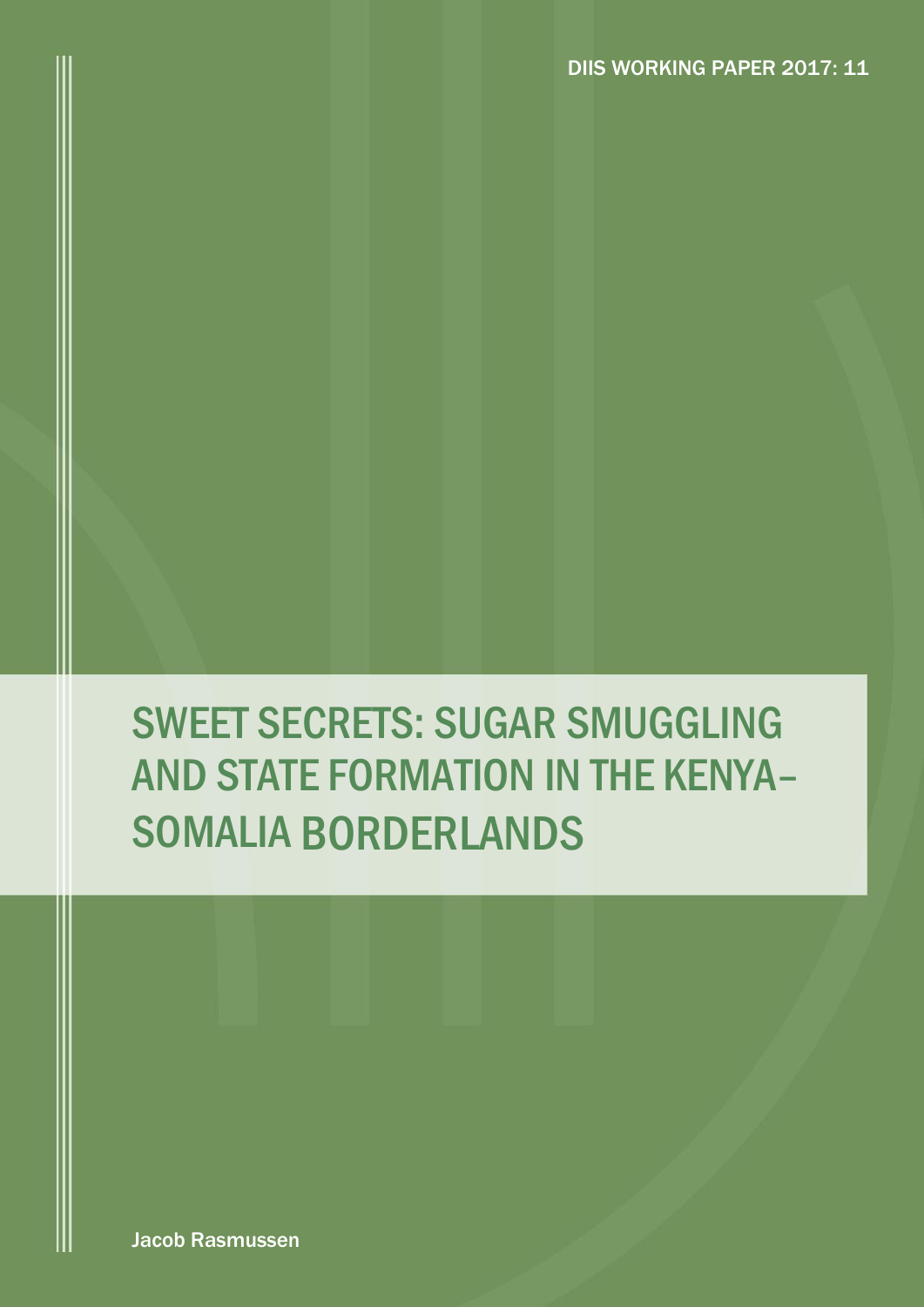#### Jacob Rasmussen

Associate Professor, Roskilde University jacobra@ruc.dk

#### Acknowledgements

Thanks to Neil Carrier for commenting on an earlier draft of this paper. Special thanks to Finn Stepputat and Tobias Hagmann for thorough and insightful comments and editing. Lastly, I am grateful to the people who lent me their time and shared their stories about sugar and politics in the Kenya-Somalia borderlands.

#### GOVSEA PAPER SERIES

Editors: Tobias Hagmann & Finn Stepputat

The GOVSEA PAPER SERIES publishes ongoing research on the governance of economic hubs and flows in Somali East Africa. It is part of a collaborative research and capacity building programme funded by the Danish Consultative Research Committee for Development Research (FFU) and coordinated by Roskilde University. See more about GOVSEA at govsea.tumblr.com.

DIIS Working Papers are work in progress by DIIS researchers and partners. They may include documentation which is not necessarily published elsewhere. DIIS Working Papers are published under the responsibility of the author(s) alone.



#### DIIS WORKING PAPER 2017: 11

DIIS · Danish Institute for International Studies Østbanegade 117, DK-2100 Copenhagen, Denmark Tel: +45 32 69 87 87 E-mail: diis@diis.dk www.diis.dk ISBN 978-87-7605-901-9 DIIS publications can be downloaded free of charge from www.diis.dk © Copenhagen 2017, the author and DIIS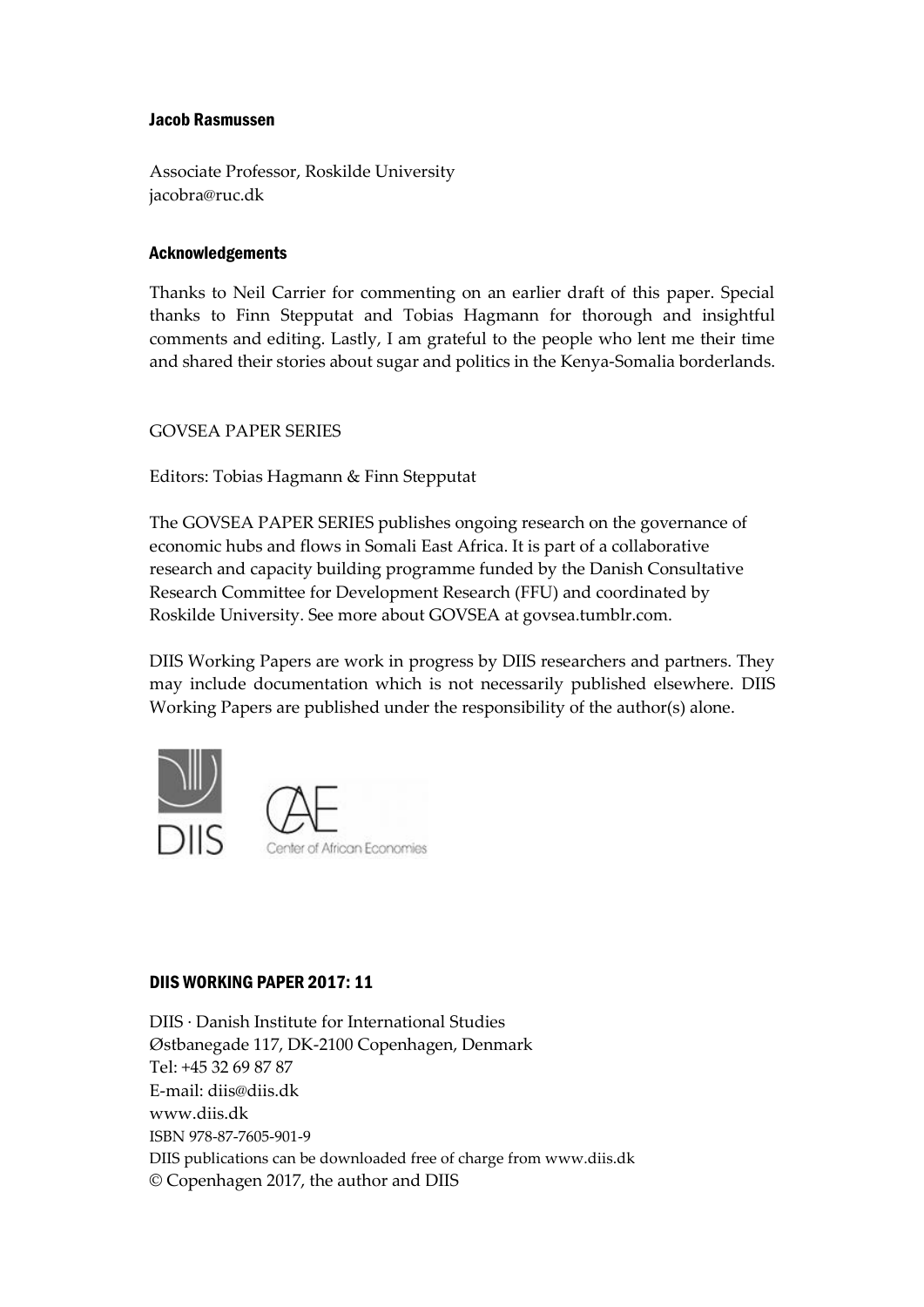#### TABLE OF CONTENTS

#### SWEET SECRETS: SUGAR SMUGGLING AND STATE FORMATION IN THE KENYA–SOMALIA BORDERLANDS

| Abstract                                                      | $\overline{2}$ |
|---------------------------------------------------------------|----------------|
| Introduction                                                  | 3              |
| Profits and (in)security on the Kenya-Somalia border          | 6              |
| The political economy of sugar in Kenya                       | 11             |
| Public secrets: borders, camps, and government corruption     | 15             |
| 'The goods decide': risk, profit and loss among truck drivers | 20             |
| Conclusion                                                    | 24             |
| References                                                    | 26             |
| <b>Endnotes</b>                                               | 31             |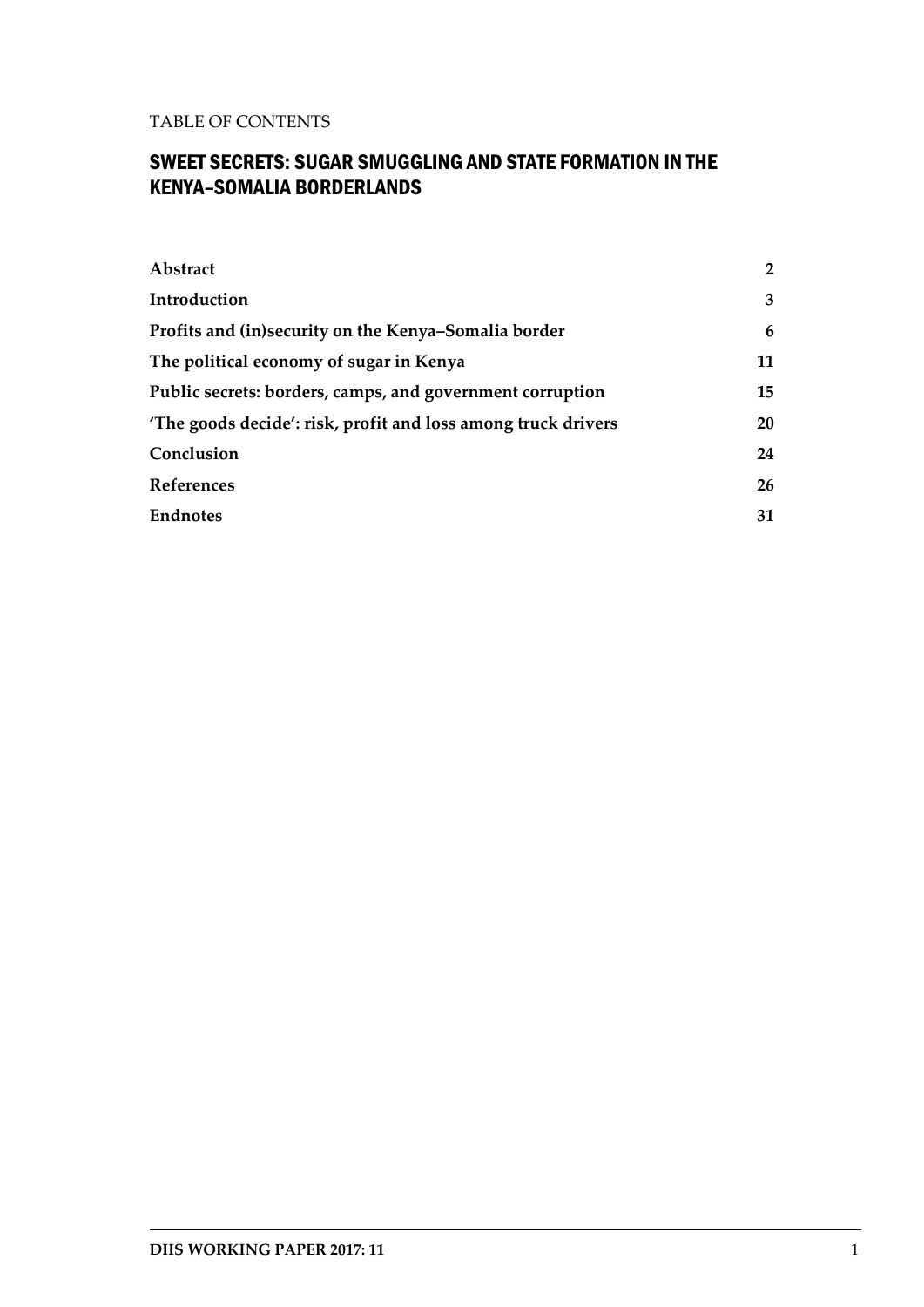# <span id="page-3-0"></span>ABSTRACT

This Working Paper presents a case study of sugar smuggling along the trade corridor between Kismayu in Somalia and Nairobi in Kenya. The trading and smuggling of sugar in the Kenya–Somalia borderlands is a dangerous, lucrative, and highly political business. The paper explores the involvement of militants, Kenyan defence forces, bureaucrats, politicians, businessmen, and truck drivers to highlight the multiplicity of vested interests in the sugar trade. Sugar smuggling in northern Kenya is informed by decades of political marginalisation of the northern territories by the Kenyan central government. Corruption and structural neglect of domestic sugar production in western Kenya is also influenced by struggles over political power in Nairobi. By analysing the cross-border sugar trade this paper draws our attention to the relation between illicit trade and current state formation dynamics in northern Kenya.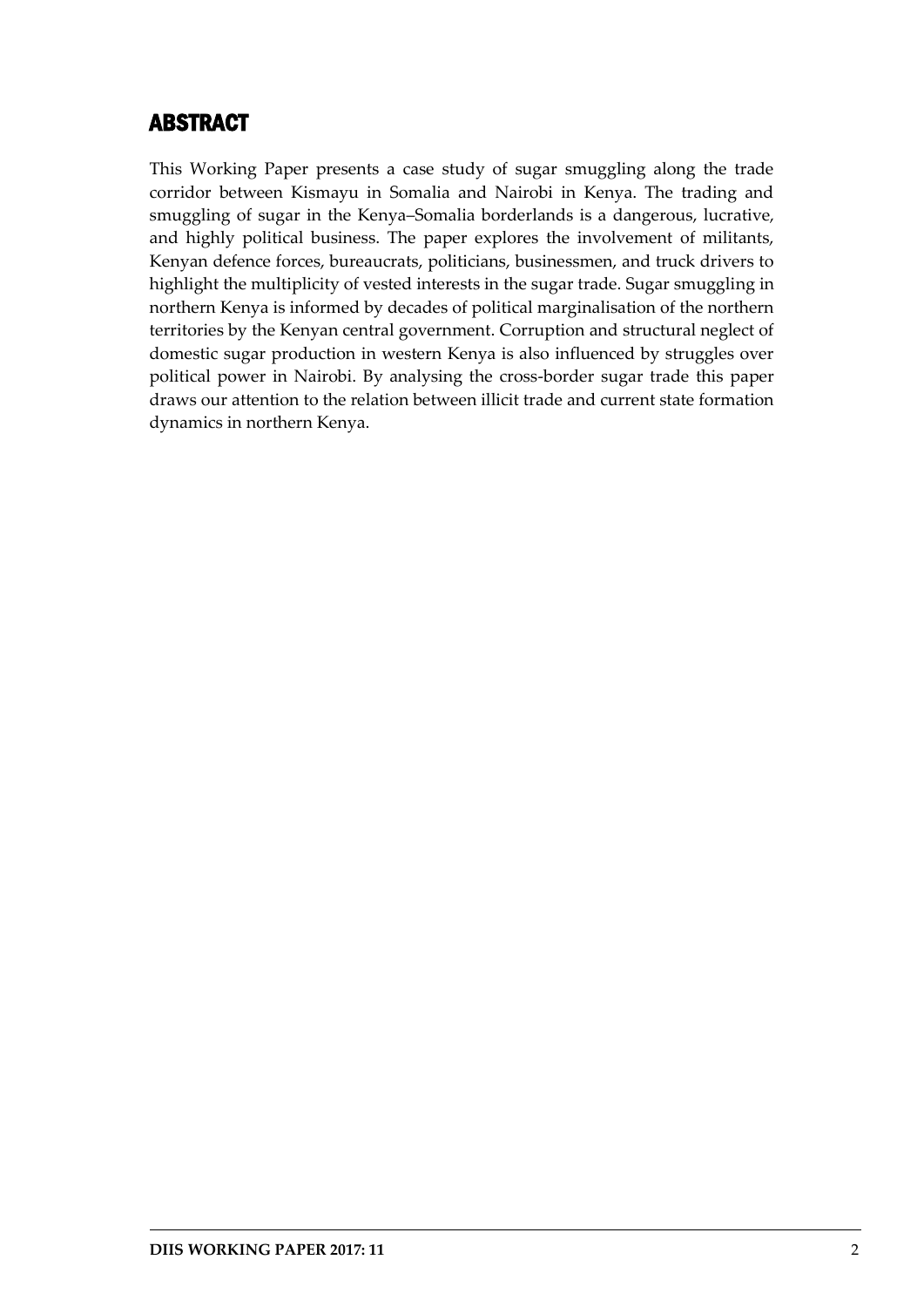# <span id="page-4-0"></span>INTRODUCTION

Sugar trading and its transport to Kenya from Somalia is a dangerous and highly political business. Sugar trade is important for the local economy on both sides of the border and is enormously lucrative. Local sugar producers, militant networks, government officials, soldiers from the Kenyan Defence Forces (KDF), the Bureau of Standards, and local drivers and businessmen compose the complex blend of actors involved in cross-border smuggling. The trade across the Somali–Kenya border is particularly controversial because the border has been officially closed for a decade, making the trade illegal. But maybe the biggest controversy is the implication of the two warring parties, the KDF and the Somalia-based Islamist militia Al-Shabaab, in illegal taxation of the smuggled sugar (JFJ 2015; Monitoring Group 2016). Hence, the sugar trade in the region is placed centrally in relation to security concerns and questions of state stability on both sides of the border (see Meagher 2012; Titeca & de Herdt 2011). In addition to the controversy over national army soldiers and religious militants as key brokers of smuggling, the sugar trade also reveals the effects of global trade on the political economy in Kenya. Sugar smuggling influences local farming policies and the protection of national industries and standards of production. Furthermore, sugar is a global commodity that has influenced world history through the slave trade and the Caribbean sugar cane production (Mintz 1985), and its popularity and thus global demand are still increasing. The investigation of sugar smuggled into Kenya through Somalia gives insights into the bottom end of globalisation (see Comaroff & Comaroff 2006: 29) and how different actors become integrated into the global economy at the cost of others while trying to accumulate profit, and extract and add value along the route (Gibbon & Ponte 2005).

The Somalia–Kenya case speaks to broader analytical issues of globalisation. It provides insights from the margins of commercial flows into issues of increased product standardisation, intensified protection of copyrights, and national commercial interest. This paper focuses on the illicit flow of sugar, highlighting how illicit trade and cross-border trade networks relate to state formation dynamics. This is revealed through three interconnected dynamics: firstly, with regard to the uneven distribution of authority on either side of the border and in relation to the central state in Kenya. Secondly, investigating the negotiation of morality at the margins of mainstream society demonstrates how successful trade ventures, governance initiatives and security operations are connected. Thirdly, supposedly marginal borderlands are in reality intimately connected to more centralised political and economic processes. In short, sugar is much more than a teaspoon of sweetener in a Kenyan teacup, it is about multi-scalar processes of power, politics, and profit in the context of insecurity (see Hagmann & Stepputat 2016: 31).

This paper investigates how a plurality of actors involved in sugar trading and the moral diversity of their engagements, result in an uneven distribution of authority that produces its own gaps and margins in terms of security, governance, and product distribution. While smuggling is illegal, and violence and coercion therefore are central means of governing and regulating the cross-border sugar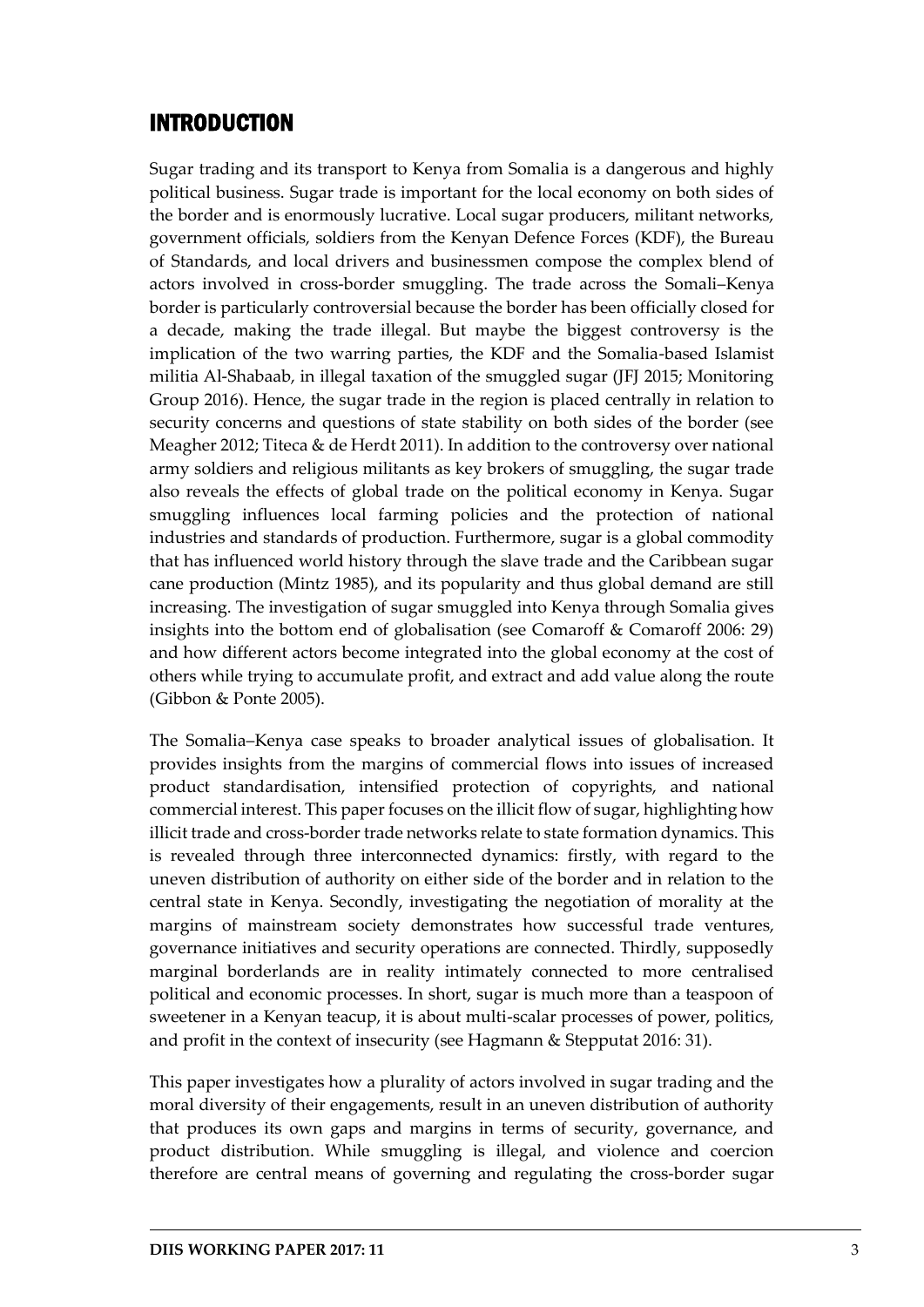trade, this paper argues that we cannot understand the sugar trade as entirely immoral. Rather we have to understand how the borderlands' liminal character allows for negotiations of morality, which in turn hinge on notions of belonging and the sense of state inclusion and exclusion (Bøås 2014; Meagher 2014). Simultaneously, borderlands are often constituted as zones of intensified transnational loyalties where sense of belonging cannot be contained within national territorial boundaries and where political legitimacy is removed from national politics (Raeymaekers 2012; Hoehne & Feyissa 2013). For decades, Kenya's northern borderlands have been marginal to the central state and hence to mainstream Kenyan society (Lochery 2012; Whittaker 2014; Little et al. 2015). Yet marginalisation does not detach the borderlands from central government. Rather we may see the borderlands as 'half-worlds' that make little sense on their own but exist in relation to the state (Scheele 2012: 5). In fact, smuggling and illegal transactions across the border can only occur in relation to the regulatory practices of the state (Roitman 2005; Titeca 2012). The analytical focus on borderlands as distinct and marginal yet intimately connected and shaped by their relation to the state implies that authority is multiple, dynamic and brokered by different agents of regulatory authority (see Roitman 2005).

Methodologically, this paper makes use of the 'corridor approach' (Hagmann & Stepputat 2016) for the study of sugar trade between Somalia and Kenya in order to capture the various performances of authority and the friction between actors produced at different stages of the route. The paper investigates the corridor running from the port in Kismayu, Somalia across the Somali–Kenyan border to Nairobi, Kenya. The corridor approach entails a focus not only on the flows of goods, money and people, but also on the exchange of value and the regulatory governance along the routes, while emphasising the local embeddedness of the actors and their negotiations of power and politics (ibid). In addition to a geographically defined space including a trans-boundary element, the corridor is defined as an assemblage of conventions, laws, policies, standards, infrastructures, investments, and technologies (ibid: 32). The corridor approach is especially well suited for investigating politically unstable and insecure areas like the Kismayu– Nairobi corridor, where certain hubs along the corridor are difficult and dangerous to access. Hence, the empirical basis of the paper presents a mix of first-hand ethnographic observations and interviews (mainly from the Kenya side of the border) alongside secondary data, government statistics, and other 'grey literature' (especially on the role of Al-Shabaab and the KDF). The ethnographic examples are drawn from a total of seven months of fieldwork in Kenya in 2014 and 2015, mainly among business people, traders, drivers and refugees in Eastleigh, Nairobi. Furthermore, the paper draws on a decade-long academic engagement with Kenyan politics (Rasmussen 2010; 2017; Rasmussen & Omanga 2012). Specifically for this paper, I conducted 15 in-depth interviews with truck drivers plying the route from Nairobi, to and fro across the Somali border, and further north in Kenya to Wajir and Mandera. Five former Kenyan government officials in the northern regions were interviewed. I use the grey literature mainly to contextualise the analysis, but on occasions analysis is also directly informed by this literature.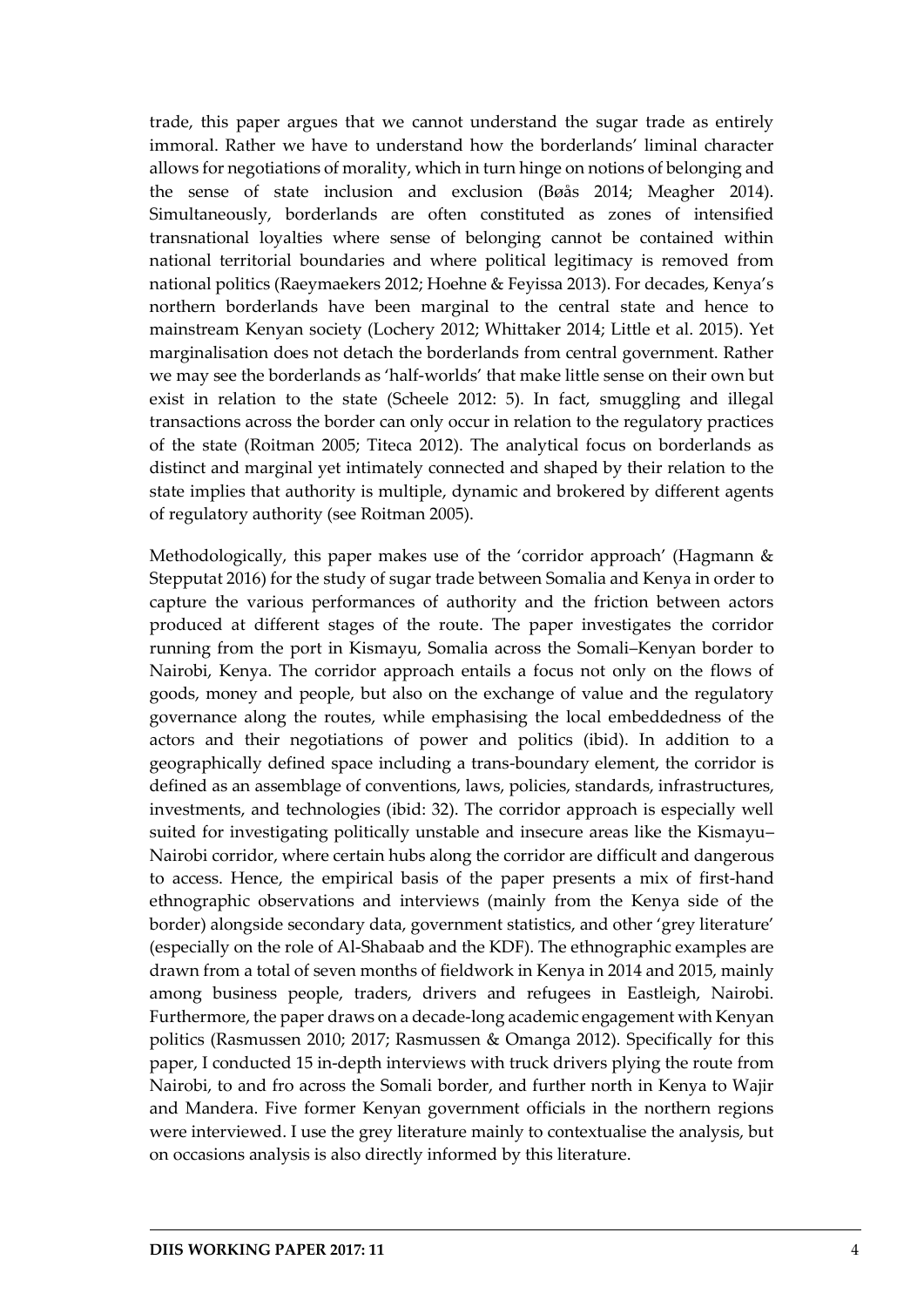The paper is organised into four main sections. It starts with a background section on the sugar trade between Somalia and Kenya and the involvement of armed actors like the KDF and Al-Shabaab, explaining how illicit and violent transnational trade networks affect national security in Kenya. A subsequent section considers the political economy of sugar in Kenya. A third section highlights the role of secrecy and of Kenyan government actors in facilitating the illicit cross-border trade of sugar. The last section explores the tactics and calculations that inform the management of risk and profit in sugar trading. Together, the four sections present the intersecting operations of different actors along the Kismayu–Nairobi corridor, and explicate the relation between illicit trade and state formation dynamics in Kenya.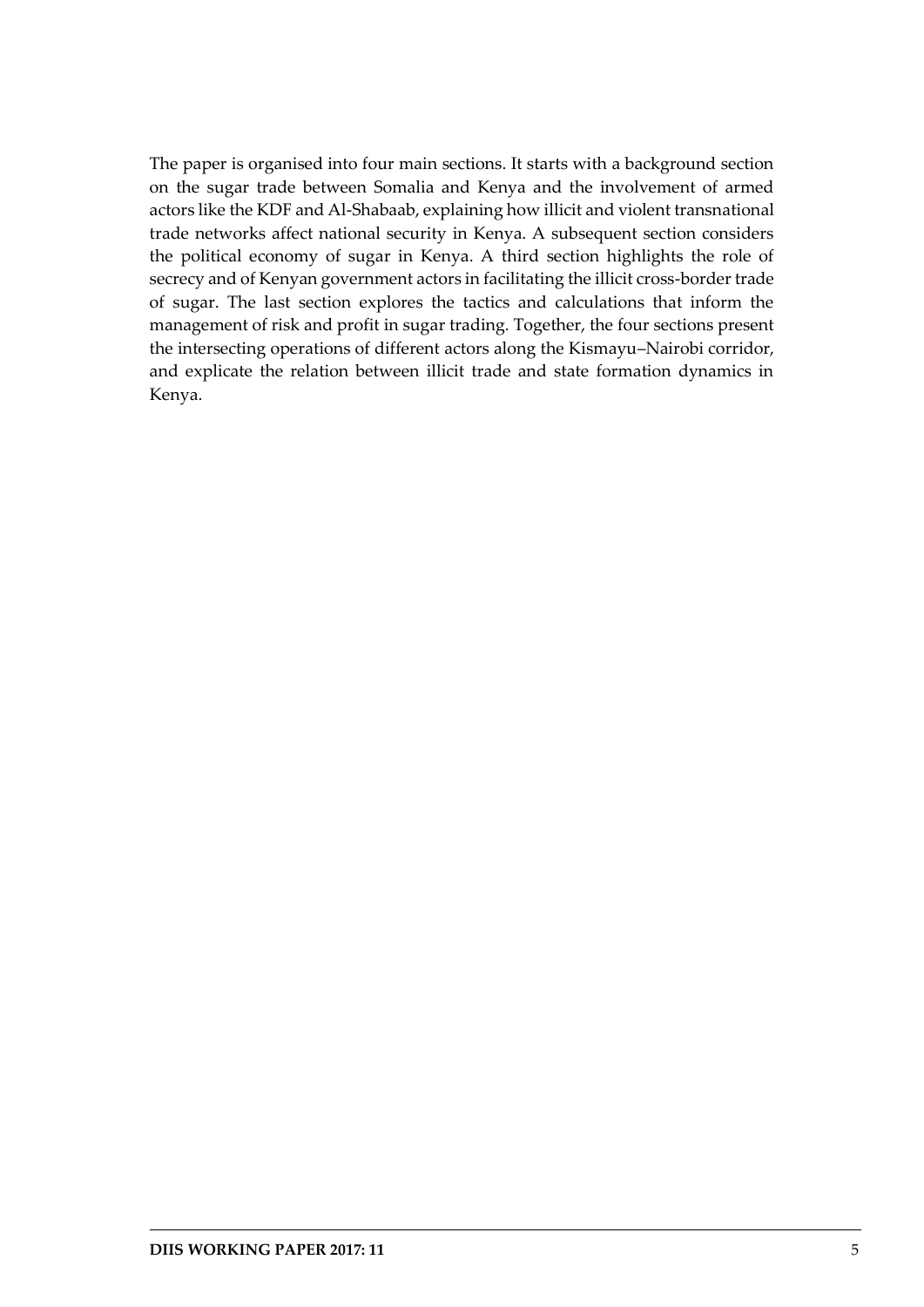## <span id="page-7-0"></span>PROFITS AND (IN)SECURITY ON THE KENYA–SOMALIA BORDER

Cross-border sugar trade and smuggling is not a new phenomenon in the Kenyan borderlands, and even less so across the Kenya–Somalia border (Marchal 1996; Carrier & Lochery 2013: 336–337; Menkhaus 2015: 16). Kenya has had a historical deficit in sugar production; only reaching self-sufficiency briefly in 1979, while the demand for sugar has been constantly growing (Ochieng 2010: 138). Since independence sugar has been imported officially from neighbouring countries, in particular Uganda. Idi Amin's rise to power in the early 1970s led to restrictions on the official import of Ugandan sugar (ibid: 139). Today trade barriers installed to protect Kenyan farmers impose restrictions on the import of Ugandan sugar, which has increased smuggling of Ugandan sugar. Ethiopia has also recently increased its sugar export to Kenya, but that has also proven problematic due to complicated trade agreements and border transfers.*<sup>1</sup>* The market for sugar in Kenya is growing and extremely lucrative. Sugar trading from Somalia into Kenya has its own history.

The Somali community in Kenya has always been marginal to the central state. The northern regions, in particular the Somali-inhabited areas formerly known as the Northern Frontier District, saw little infrastructural development from central government before the advent of devolution (Weitzberg 2015: 410). This affected trading and distribution patterns, where the northern regions depended on a lively, yet often informal, cross-border trade. For the Somali communities in Kenya, close ties to relatives and clan members across the border were maintained through trade. Prior to the Somali civil war, Somalia had a government-supported industrial production of refined sugar, but following the collapse of the state the production also fell apart (Marchal 1996). In 1996 an entrepreneurial group of Somali businessmen imported a large quantity of Brazilian sugar for local sale and distribution. Soon others imitated the idea and trade increased (Marchal 1996: 62). Brazil is among the world's leading sugar producers.*<sup>2</sup>* Brazilian sugar is imported officially to both Kenya and Uganda, but it is also smuggled into both countries and often repackaged into bags by local millers.

Since the collapse of the Somali state in the early 1990s, the Somali economy has developed despite the lack of a state, which has come at the cost of lost government revenue, regulation, and control. Yet the benefits of this stateless economy have been free-market capitalism and abounding entrepreneurship based on trust networks, diaspora remittances and, importantly, technologically innovative digital money transfer systems (Little 2003; Hagmann 2005; Lindley 2010). In northern Kenya, the Somali import business grew massively, partly out of necessity due to the Kenyan government's neglect, and partly due to benefits from the easy transfer and credit opportunities and the lack of a formal taxation system.

This is also true for sugar export from Somalia to Kenya. Following the first imports of Brazilian sugar by early entrepreneurs, the product soon began to reach into Kenyan territory and the underserviced markets of the north, especially the Wajir and Mandera regions, but also in and around Garissa town. The Somali–Kenyan border stretches for more than 1000 km. Most of it is desolate and not patrolled. The main border crossings at Liboi and Dif, and El Wak are central trade hubs along the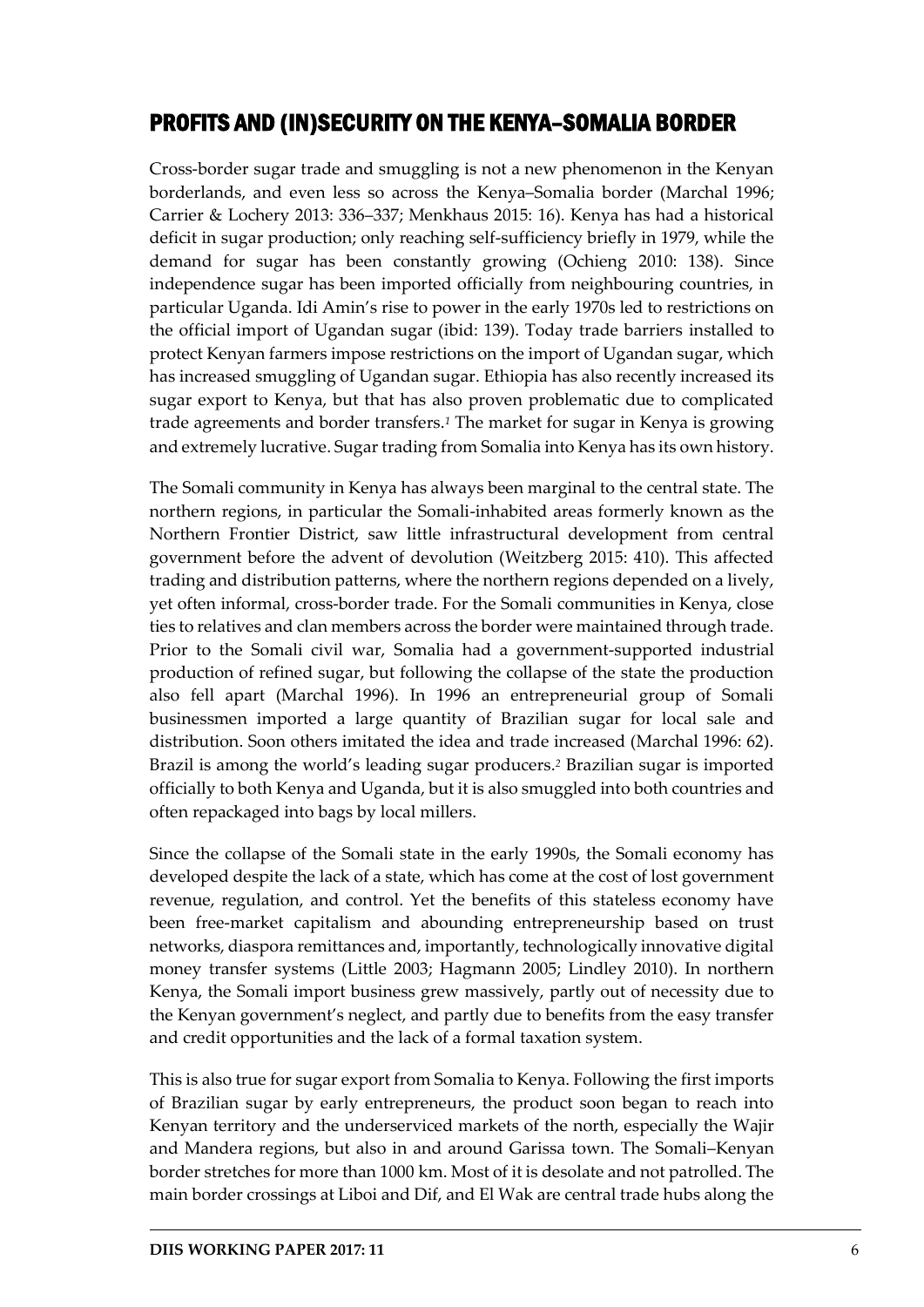trading route, though the Ras Kamboni crossing further east also saw some activity up until 2010. Following increased Al-Shabaab activity in the Somali border regions and a series of attacks inside Kenya in 2011, the Kenyan government decided on a military intervention against the Islamist militia in Somalia (Lind et al. 2017). However, the border between Somalia and Kenya had been officially closed even prior to the Kenyan military intervention in Somalia, as militant and criminal networks already operated across the border smuggling arms and refugees into Kenya, thus threatening to destabilise Kenya (Murunga 2005).

Although partly a result of conflict-induced displacement, the Somali trade networks' reach into Kenya has had positive effects on local business in Kenya. They have also contributed to the economic integration of the enormous refugee camps in northern Kenya with wider economic networks of the region (Montclos & Kagwanja 2000; Campbell 2006; Carrier & Lochery 2013). But the Kenyan military intervention in 2011 changed trade and political dynamics in the border regions as many Al-Shabaab strongholds in the Jubaland region (the southern Somali region bordering Kenya) were taken over by the KDF while insecurity and the number of Al-Shabaab attacks increased on the Kenyan side of the border (Lind et al. 2017). These developments coincided with an increase in sugar prices and the slowing of Kenyan production, making the trade corridor and sugar smuggling even more lucrative.

Between the Kenyan military intervention in 2011 and 2015 the volume of illegal sugar trade into Kenya increased, while Kenyan production continued to decrease due to domestic political mismanagement of the industry, altogether resulting in an increase in the price of local sugar.*<sup>3</sup>* At the same time, the smuggled goods have reached wider parts of the Kenyan hinterland, triggering media and policy reports that draw attention both to the crisis of the Kenyan sugar industry and the involvement of local officials in sugar smuggling/trading. In addition, the KDF are reported to be claiming a cut of the trade after taking military control of the port in Kismayu from Al-Shabaab at the end of 2012 (JFJ 2015; Monitoring Group 2016). Since 2013 reports by the UN Monitoring Group for Somalia and Eritrea have criticized the involvement of the KDF in charcoal trade and, later on, in sugar trade (Monitoring Group 2017). KDF spokespersons have denied these allegations and instead questioned the UN Monitoring Group's evidence, most recently in November 2017.*<sup>4</sup>*

An investigative report by Journalists for Justice*<sup>5</sup>* revealed how the KDF took control of the charcoal and sugar trade deemed to be key sources of income for Al-Shabaab (JFJ 2015). The Somali port town of Kismayu was the central economic hub for Al-Shabaab, not only of sugar imports and charcoal exports. The Journalists for Justice report has been controversial in Kenya and resulted in an internal military investigation of the KDF. The KDF has continuously denied any involvement in breaking the Somali charcoal ban through shipments from Kismayu to Saudi Arabia, but the allegations against KDF by the Monitoring Group have recurred since 2014.*<sup>6</sup>* Prior to KDF's capture of Kismayu, the port acted as an important economic hub for Al-Shabaab in circumventing the UN-initiated arms embargo.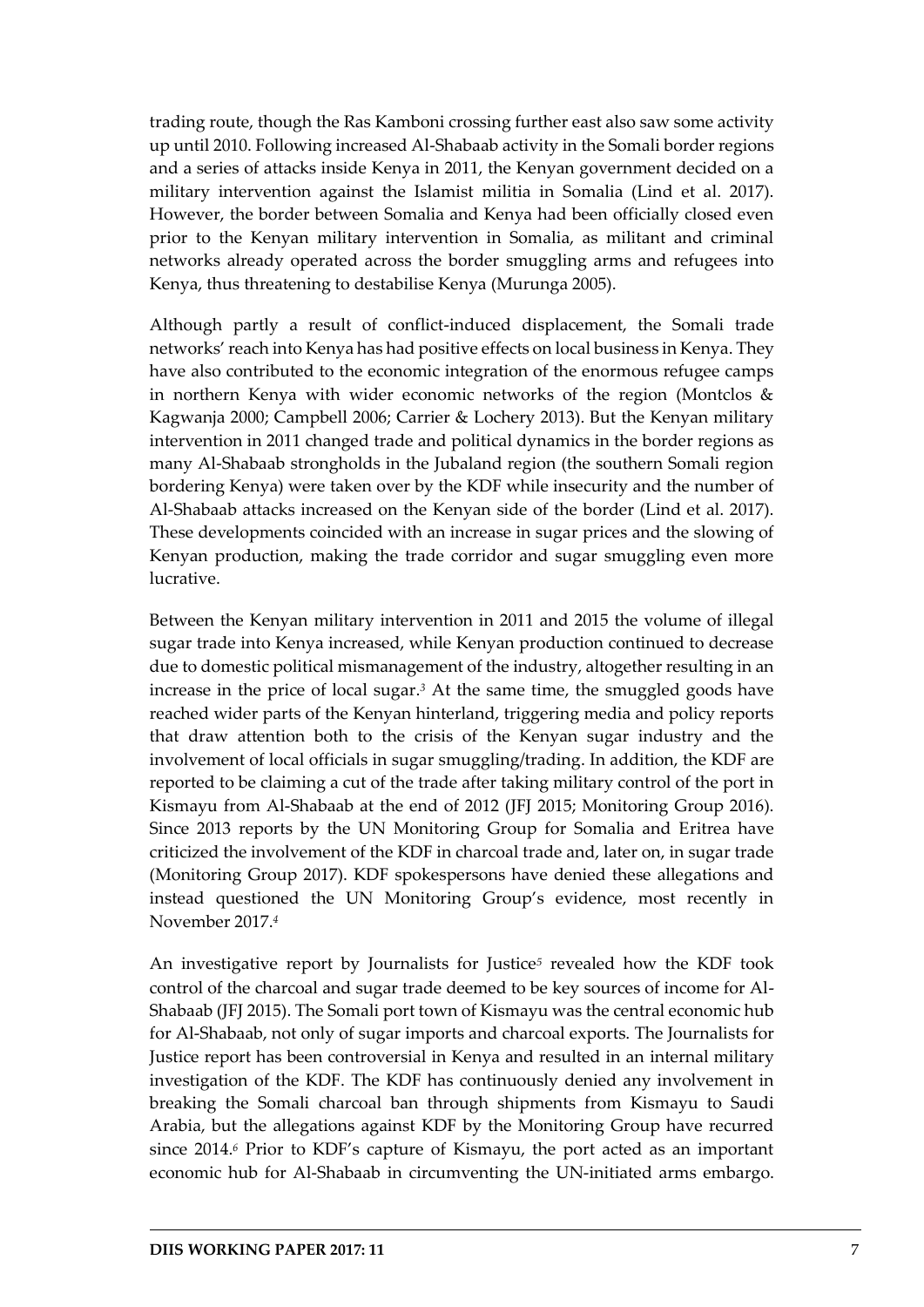Thus, when KDF gained control of the port in 2012, they cut the economic supply chain of the militants. KDF struggled for almost a full year to take over Kismayu (Anderson & McKnight 2015: 537). In this period Al-Shabaab factions tried to negotiate a deal with them on the future administration of the city (Hammond 2013: 188).

In Kismayu, the KDF gained control of a city full of warehouses and streets stockpiled with tons of charcoal ready for shipment. Despite a ban on the export of charcoal due to its negative environmental impact on local forests, the huge demand from Saudi Arabia and other Middle Eastern countries offered a tempting opportunity for profit. Estimates from JFJ suggest that an amount equivalent to US \$24 million worth of charcoal-derived revenue was shared between KDF, Al-Shabaab and the Jubaland administration in 2015 (JFJ 2015: 3). In their 'golden years', Al-Shabaab developed a taxation system that taxed both shipment and production of charcoal. They used roadblocks to claim their share, and the money was transferred back to the central leadership of the organisation (Hansen 2013: 92). In addition to their insurgent tactics, these structures have proved important for Al-Shabaab in maintaining access to income after the loss of Kismayu. Prior to the KDF intervention in Somalia, Al-Shabaab's main income came from charcoal. However, it has since shifted to sugar as it has become easier for them to control the transportation and levying of taxes along the route from Kismayu, across the border, and into Dadaab refugee camp and Garissa in Kenya (Monitoring Group 2016). The KDF has been criticised for enabling conflict in southern Somalia by allowing Al-Shabaab a steady cash flow on the basis of its involvement in the sugar trade (Menkhaus 2015). However, analyses of conflict economies in the Horn of Africa also point to the political ties and business interests that influence such deals, whether in Jubaland or in the northern counties of Kenya, as local political elites rely heavily on the conflict economy to establish and maintain their political power (Ahmad 2015; de Waal 2015).

Raw sugar accounts for 10% of total Somali imports rated at US \$188 billion (Observatory of Economic Complexity 2016).*<sup>7</sup>* In other words, sugar importing is enormously lucrative and important for the local economy on both sides of the border. The sugar imported from Somalia is central for covering the production and import deficit in Kenya. Most sugar enters through Kismayu port where it is manually loaded onto trucks and driven to the Kenyan border. There it is re-loaded onto other trucks, four-wheel drive vehicles and even donkey carts to cross the border on the so-called 'rat routes' that circumvent the border posts to avoid the payment of bribes, random checks by the Kenyan Revenue Authority (KRA), and the occasional confiscation. Based on interviews and observation JFJ estimates that 150,000 tons of illegal sugar entered Kenya from Kismayu in 2014 (JFJ 2015). This amounts to US \$400 million worth of annual revenue divided between KDF, Al-Shabaab, local businessmen and politicians, as well as local police and border patrols, including the KRA (though this is not formal revenue) (JFJ 2015).

In 2014 around 230 trucks left Kismayu every week, each carrying 14 tons of sugar, and even though they are no longer in control of the harbour Al-Shabaab charges US \$1000 per truck. Checkpoints between Kismayu and the Kenyan border are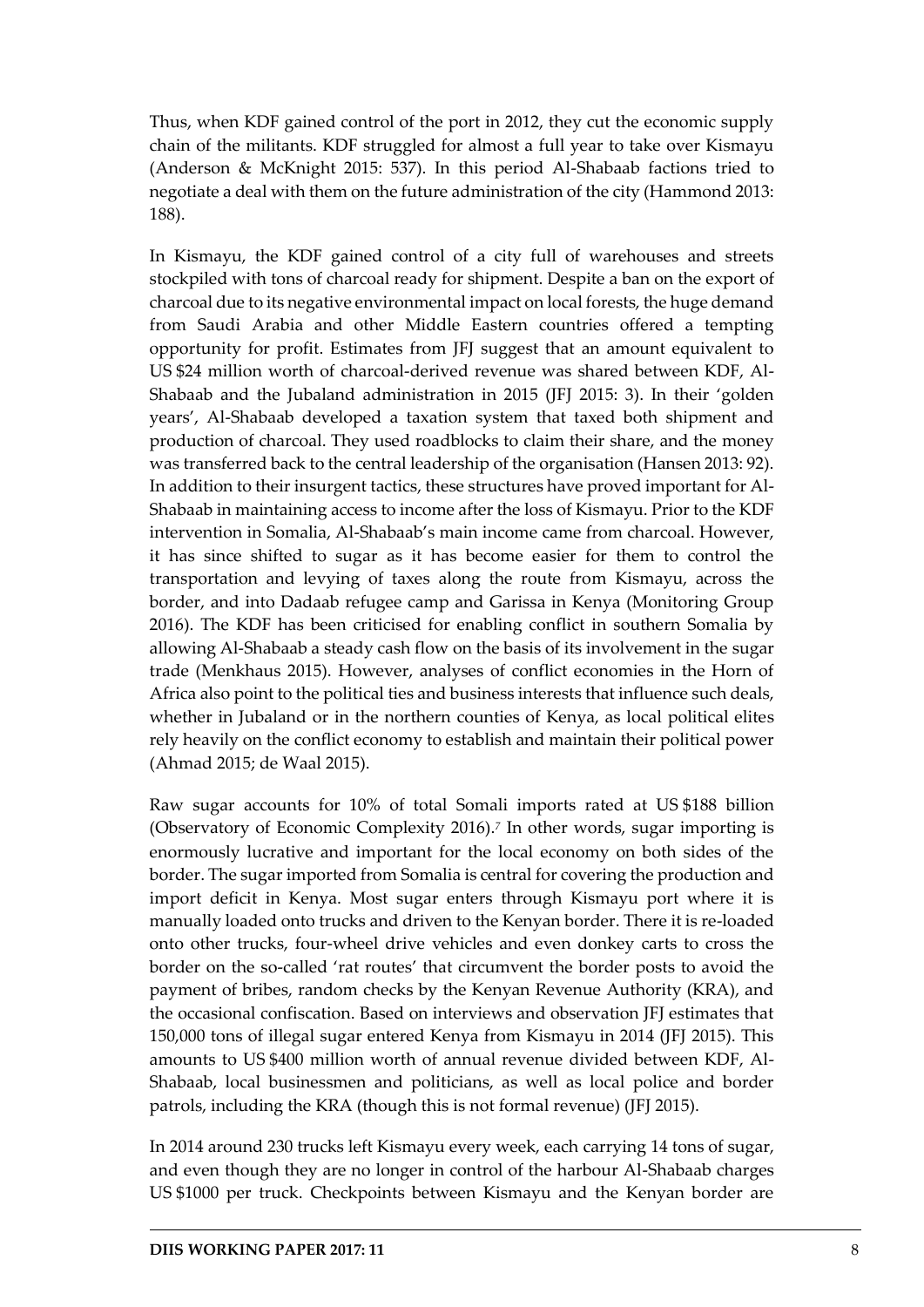divided between Al-Shabaab and KDF, where KDF and Jubaland officials are said to charge a tax of US \$2 per sack on imported sugar, with the sacks usually coming in sizes of 50 kg and occasionally 100 kg (JFJ 2015; Monitoring Group 2016). On the Somali side of the border in Dhobley the Jubaland administration collects a further tax of US \$600 per truck. To cross the border at Liboi truck owners pay another US \$600 to the KDF and an expected final US \$600 to the police at the Dadaab refugee camp (JFJ 2015). This expected 'final' tax does not include the risk of being caught by the KRA at a weighbridge or a random police or Al-Shabaab checkpoint if the trip is going further north towards Wajir and Mandera. In Kenya the roads are of a comparatively better standard and so are the trucks. The drivers on the Kenyan side of the border carry several tons more than their counterparts on the Somali side of the border to enhance the profit. The manual off- and reloading at the border provides work for local people and drivers who are willing to run the risk of taking the back routes for profit. Despite the formal closing of the border, truck drivers describe it as extremely porous. However, bordering processes manifests itself in different ways on either side of the national border. Drivers in Somalia bearing Kenyan number plates risk double taxation, harassment, and increased attention from militias and KDF. The same is true on the Kenyan side of the border, with the difference being that it is the Kenyan authorities (whether KRA or police) that patrol the drivers and the vehicles.

Sugar warehouses are neatly distributed along the route from the border at Liboi until Mandera in the northern triangle between Ethiopia, Somalia and Kenya. The sugar godowns in Daadab, El Wak, Modogashe, Habaswein, Wajir, and Mandera each form local distribution points, indicating local demand for sugar. In many of these places, the smuggled sugar is barely concealed and around Dadaab and towards Garissa it is sold relatively openly (Rawlence 2016: 236).*<sup>8</sup>*

Despite the existence of cross-border sugar trading for nearly two decades, developments in sugar smuggling between 2011 and 2016 have linked the trade to the conflict economy in increasingly direct ways. Simultaneously, sugar trade has become associated with Kenyan politics in novel ways, as the mismanagement of national sugar production increases the demand for sugar while protectionist trade policies have obstructed sufficient imports. Finally, the 2010 Kenyan constitution introduced a reform of the provincial administration in favour of devolved government with more autonomy for the newly appointed local governors (Constitution of Kenya 2010).

The multiplicity of actors and their negotiated distribution of shares situate the sugar trade in relation to questions of governance and legitimacy. As the Somali state is all but absent, local politicians, businessmen and militias cooperate, compete, and negotiate the rules of the game and *de facto* perform the role of the state (Hagmann & Péclard 2010). In the absence of the state, authority has to be acquired through performance and is negotiated through practice, yet with the entry of the KDF into the equation, certain expectations of state-like behaviour could be expected. However, the KDF's involvement in the illicit sugar trade undermines their legitimacy. It also gives cross-border trade an important role in relation to escalating security concerns and instability on both sides of the border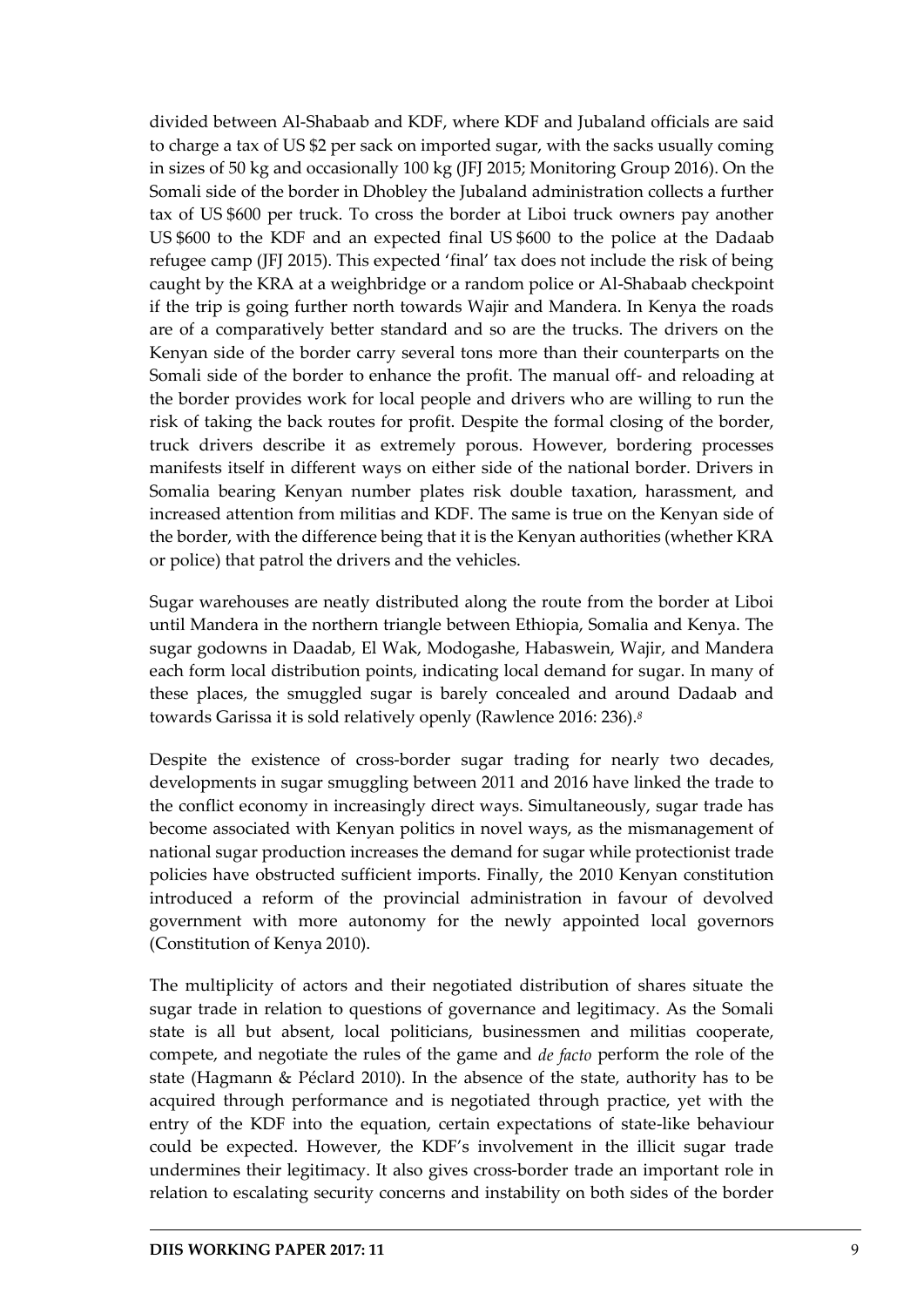(see Titeca & de Herdt 2011; Meagher 2012). Investigating the Kenyan state's engagements across the border reveals the co-existence of different economic and political rationalities that contradict and even counteract each other. On the one hand the Kenyan government sets up the rules of taxation and official passage across the border, hence defining illicitness as non-compliance with these rules. On the other hand, the active involvement of the KDF and other Kenyan state agencies in the illicit cross-border trade make the Kenyan state a co-producer of illicit practices, thus effectively setting the state against itself.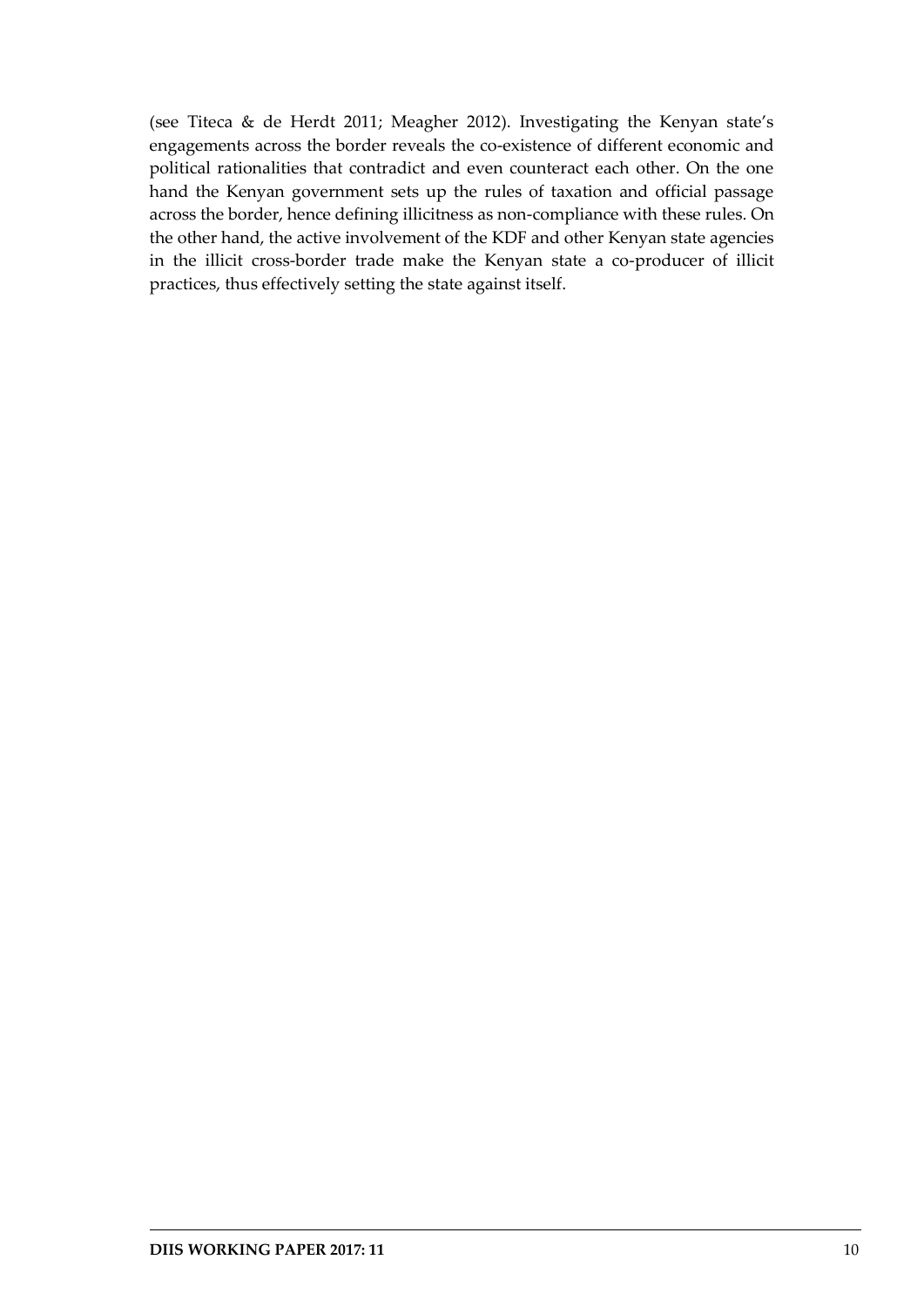## <span id="page-12-0"></span>THE POLITICAL ECONOMY OF SUGAR IN KENYA

According to annual reports by the US Department of Agriculture, Kenyan sugar consumption is growing, yet local production is declining. In 2011 domestic production covered 70% of local consumption, but in 2015 the local share was down to 62% (USDA 2016). In 2014, Kenya had a sugar deficit of 200,000 tons. Local production is outdated, sugar mills have not been modernised, and each year they are closed for weeks on end for maintenance. As a result sugar processing in Kenya is slow and expensive, resulting in production costs that are 50–60% higher than in neighbouring Uganda and Tanzania (USDA 2016), not to mention Ethiopia, which has increased its sugar cane production in recent years as part of government-led agricultural development projects (Kamski 2016). In 2016 the Kenyan government, for the third consecutive year, negotiated exceptional import safeguards for sugar with its counterparts in the Common Market for Eastern and Southern Africa (COMESA). Yet the government does not seem to have national production under control. Mumias Sugar Company Limited, the largest [sugar](https://en.wikipedia.org/wiki/Sugar) manufacturing company in [Kenya,](https://en.wikipedia.org/wiki/Kenya) which accounts for close to 60% of national sugar output, has been wracked by financial irregularities and corruption, repeatedly putting the production temporarily on hold since 2012. The Kenyan government owns 20% of the shares of Mumias Sugar, and in 2013 the government paid US \$5.5 million to help the company out of its deficit.*<sup>9</sup>* The government has continued to provide financial aid to the company adding another KES 500 million in August 2017.*<sup>10</sup>* The mismanagement of Mumias Sugar has political implications at the highest level as the previous governor of Nairobi, Evans Kidero, is accused of having systematically siphoned money out of the company to fund his political campaign while he served as manager of Mumias*<sup>11</sup>* (Rawlence 2016: 236). These irregularities and the high production costs of Kenyan sugar meant that locally milled sugar in 2014 sold for up to Sh133 a kilo, whereas smuggled sugar went for as little as Sh60 a kilo (JFJ 2015).*<sup>12</sup>* With these price differences in mind it is easy to see the potential for profit in repackaging and selling smuggled sugar as if it were Mumias sugar.

Sugar cane is mainly grown in the western parts of Kenya. Although there is some government support for the industry, historically the government excluded smallholders from industrial sugar production in the 1960s and later it stalled reforms effectively to benefit only the state and the agribusinesses they supported (Ochieng 2010: 139). Opposition politicians from Western Kenya have often claimed that the continuous exclusion of Western Kenyan smallholders and industries from accessing the market was part of a deliberate political attempt at marginalising opposition supporters.

All these elements influence the possibilities for control and governance of the flow of sugar into Kenya whether it comes through Somalia, Uganda or through the port of Mombasa. They also create incentives for illegal import when tax barriers and caps on imports mean that demand exceeds available stock.

In November 2014 I interviewed an investigator from the Kenyan Anti-Counterfeit Agency (ACA), which two days prior to our meeting had made their hitherto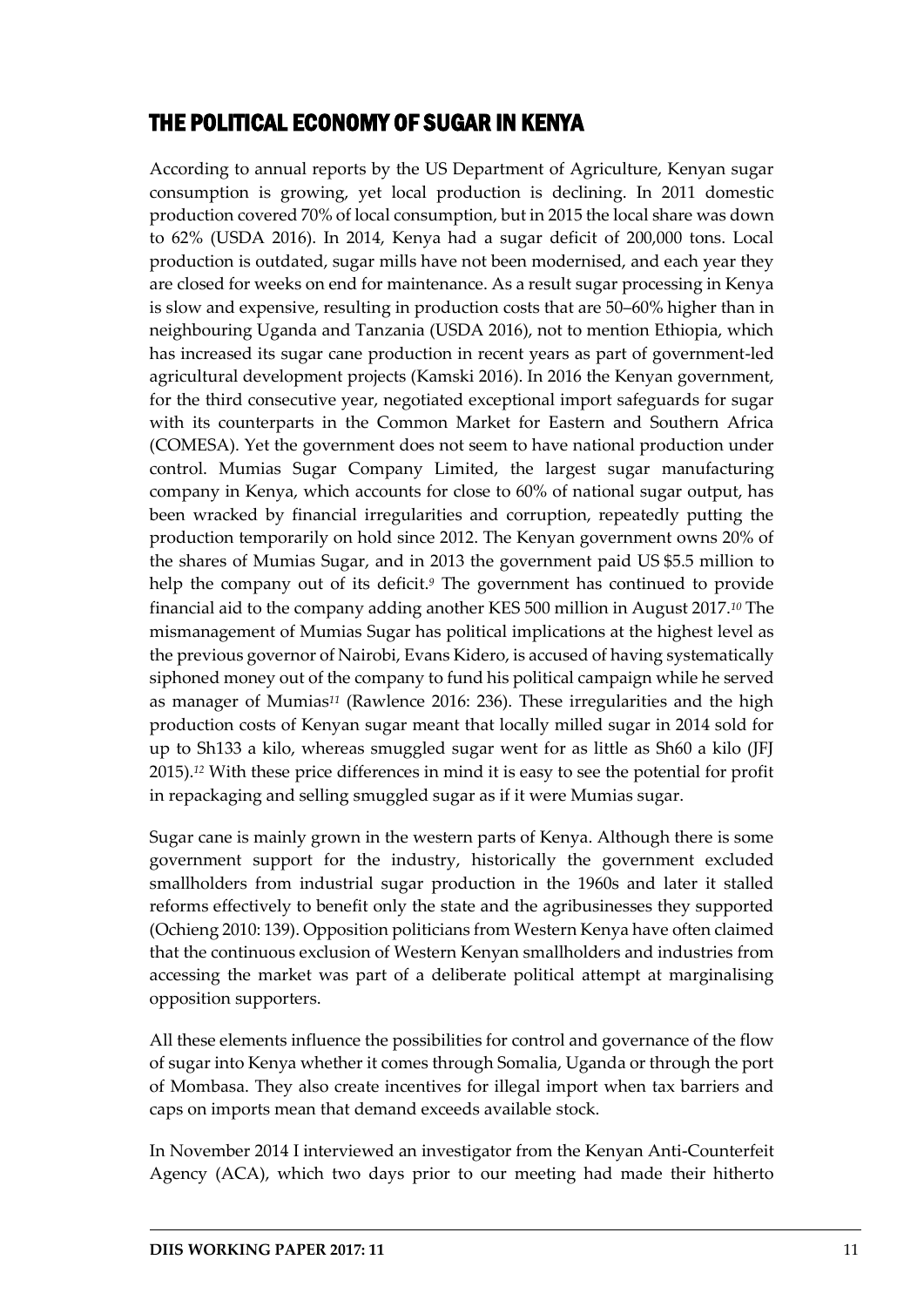biggest find of repackaged sugar in a warehouse in Nairobi.*<sup>13</sup>* I found the investigator from the agency in a talkative and good mood when I met him. He explained the difficulties of his work of protecting the commercial and intellectual property rights of Kenyan and international companies to me. 'It is evidence!' he explained as he held up an empty bag of sugar between his thumb and index finger and waved it before me, as if he were a detective in a Hollywood movie showing the crucial piece of evidence in a murder case.*<sup>14</sup>*

The investigator explained how his unit, in collaboration with the Kenyan Revenue Authorities (KRA) and the Kenya Bureau of Standards (KEBS), had planned the raid of a warehouse in an industrial area of Nairobi. They had found tons of processed Brazilian sugar allegedly smuggled into Kenya via Somalia, and it was now being repackaged from 50 kilo sacks into 500 gram and 1 kilo bags bearing the Kenyan brand *Mumias Sugar* and with added stickers from KEBS showing that the product meets Kenyan standards of production and quality. The repackaged sugar is – when not confiscated by the authorities – sold to retailers as refined Kenyan sugar at a huge profit. In 2014 a one kilo sugar bag sold for KES 133 in Nairobi supermarkets, and by May 2017 prices had gone up to KES 170 with some supermarkets rationing it to one package per customer.

This haul of illegal sugar was important for the ACA. It is a relatively new agency, founded in 2008 under the Anti-Counterfeit Act with limited resources, as is illustrated by an estimated annual resource gap of between KES 50 to 200 million from 2016 to 2022 and a staffing level of only 19% of the proposed staffing (ACA 2016: 28–30). The ACA's ability to combat industrial forgeries often relies on the help of KRA and the police. But the KRA and the police are often overburdened with other tasks and tend not to hand over cases to the anti-counterfeit units as officers on the ground are seldom aware of the agency's existence. Furthermore, multi-agency coordination is seen as an obstacle as the Kenyan police are often faced with criticism for not being efficient enough in their handling of 'real' crime and violence. Therefore, as the investigator reiterated to me, the media and public attention attracted by this haul would hopefully boost awareness of the work of the agency, although he expressed limited confidence that things would change in the border regions. Here, his counterparts in the police and the KRA seem to have 'other interests' as he diplomatically phrased what, in the wider public, would be called vested interests.

The mandate of the ACA is to protect Kenyan commercial interests, like securing the market shares of local farmers and the copyrights of national producers like Mumias Sugar and protecting the state's interests in terms of revenue and employment. When it comes to food products, health issues linked to quality control and standardisation are also considered part of the mandate, although this clearly overlaps with mandate of KEBS, just as issues concerning revenue fall under the jurisdiction of the KRA. In a haul like the one in Nairobi in November 2014, KEBS is the main complainant because the violation of the copyright law, the unauthorised use of its stickers and the counterfeiting of a standardised brand can be immediately proved. This is how a confiscated batch of sugar bags becomes 'evidence'.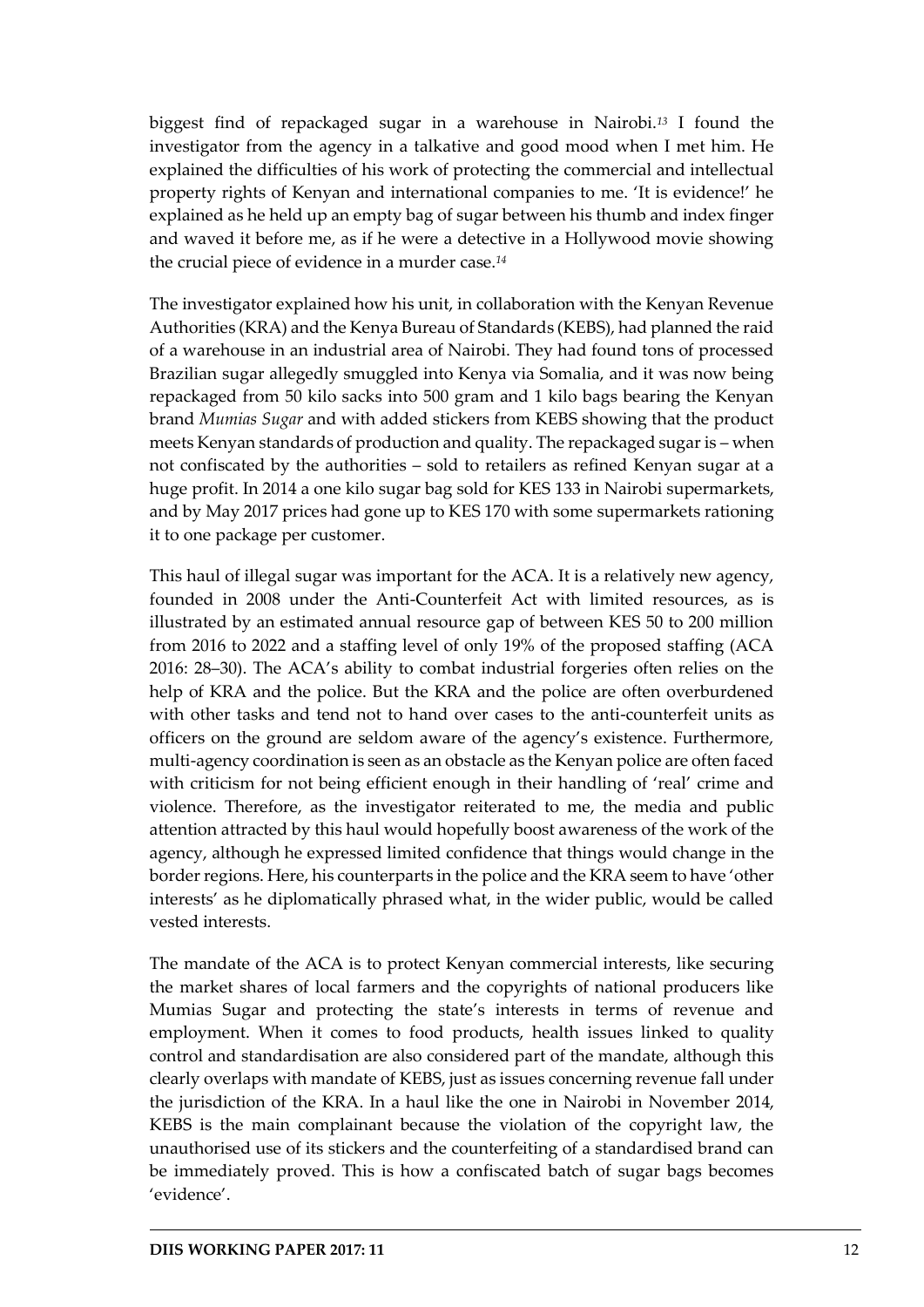At a previous visit to KEBS two officers told me that the interdepartmental collaboration with KRA and other units like the ACA was good, partly due to political prioritisation of the KRA and increased monitoring/control of the main port in Mombasa. Despite the fact that goods, ranging from used Japanese car parts, oil and petrol from the Middle East, clothes from China, and electronics from Dubai and the Far East, are still being smuggled through the port, the officers claimed 'that things are improving'. *<sup>15</sup>* Their statements are supported by a KES 150 million haul of contraband at Mombasa port in December 2016.*<sup>16</sup>* In the KEBS officers' view, the main challenge for the protection of intellectual property rights and copyrights is not the smuggling. The increased and uncontrolled circulation of forged or redistributed KEBS stickers, which are then applied to all kinds of unauthorised products, also undermines state control and standardisation. During fieldwork I witnessed how copied and stolen KEBS stickers were added to products by low-end traders in Nairobi's Eastleigh neighbourhood. Eastleigh is a hub for Somali traders in the region and characterised by trade that to a large extent bypasses state regulation (Carrier 2016: 10). By adding the KEBS stickers, traders added an element of quality assurance to their often low-quality and counterfeit products, gaining an opportunity to demand a higher price. The same process is at play when smuggled sugar is repackaged into bags from Kenyan millers, when it is attributed with local quality control and value.

However, for KEBS officers sugar is not a key priority, as the majority of the smuggled sugar is not repackaged and branded as Kenyan but sold in bulk in northern Kenya and distributed in this part of the country. Or at least that is how it used to be. By 2014 the bureau had noted an increase in the repackaging of sugar in Nairobi, which it interpreted in the context of the decrease in domestic production combined with a growing national demand for sugar.

According to the ACA investigator in Nairobi, the arrestees from the warehouse in the November 2014 haul can expect a costly fine for repackaging and for breaking copyright laws. However, they are less likely to be charged with smuggling, because KRA cannot prove that the sugar has entered the country illegally, though tests on the goods show similarities with the processed Brazilian sugar that typically enters and transits through Kismayu port in Somalia. As such, the haul only disrupts the business at the farthest end of the supply chain. The ACA investigator hinted at an explanation for the limited impact of his unit's operations when we talked about the dangers of his job: 'if you get a container that belongs to a politician…' He stopped mid-sentence, took a deep breath, and made a quick slicing motion from left to right in front of his throat with his stretched out thumb. The stakes are high in the illegal sugar business, whether one is a driver, a police officer, a businessman, a politician, or even a government official working for the ACA.

The sugar haul in Nairobi reveals the complexity of interdepartmental collaboration in the governance of illegal and counterfeit goods and commodities. Furthermore, it illustrates how industrial policies and practices, both formal and informal, as well as regional trade agreements do not only shape the incentives for cross-border trade; these processes also connect the border zones to the centre in intricate ways through the flow of goods, thereby making border work and the protection of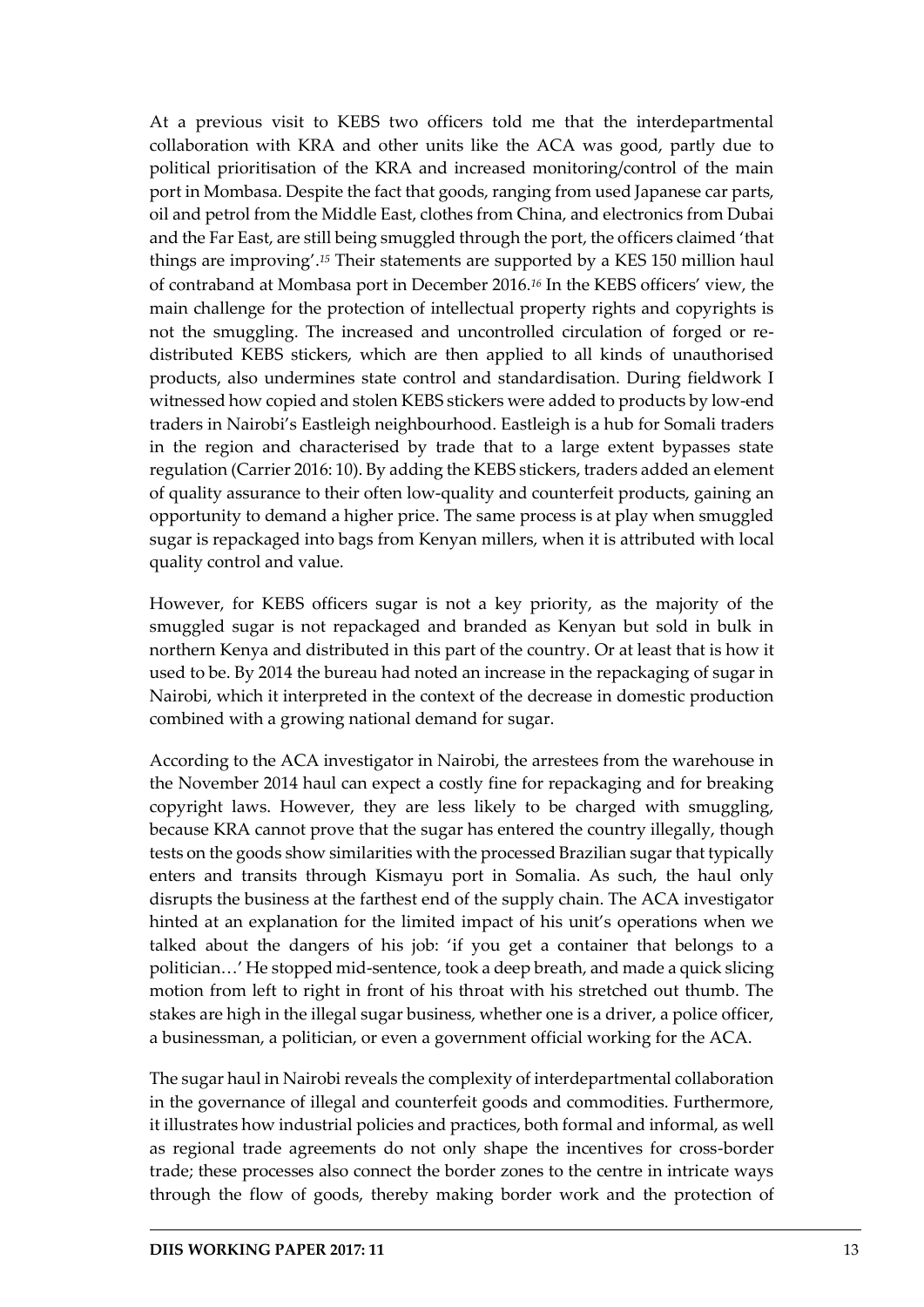national interests and sovereignty a concrete issue at the centre, in Nairobi (see Chalfin 2001; Roitman 2005; Scheele 2012).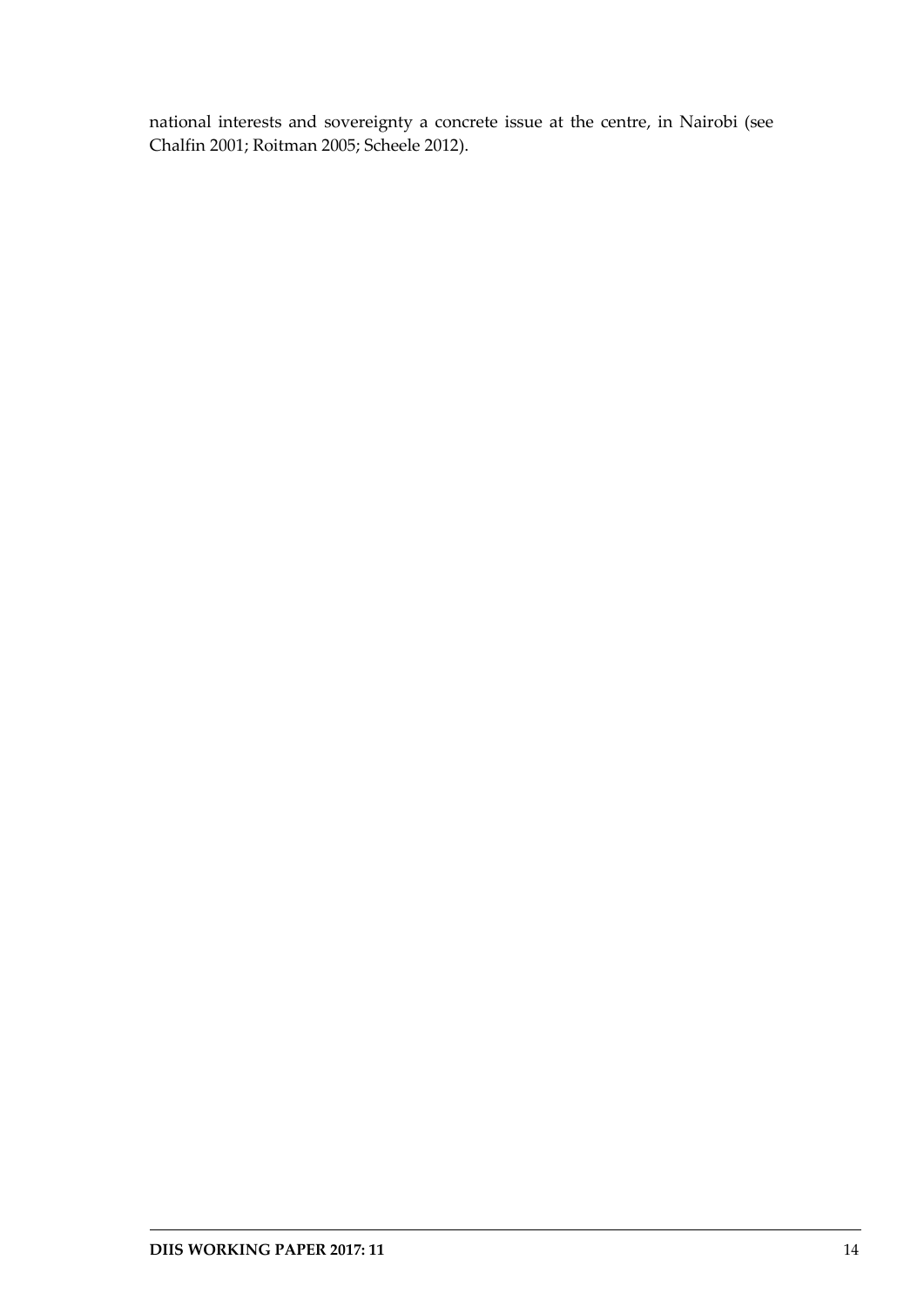## <span id="page-16-0"></span>PUBLIC SECRETS: BORDERS, CAMPS, AND GOVERNMENT **CORRUPTION**

Following post-electoral violence in Kenya in 2008, international and opposition pressure for a new constitution materialised in 2010 following a national referendum (Constitution of Kenya 2010). The key provision of the new constitution was increased decentralisation of government powers, labelled the biggest political transformation since Kenyan independence (Cheeseman et al. 2016: 1). However, there have already been debates and concerns about the role of county governments in relation to security (especially in the northern regions) while the devolved government structure is also criticised for creating incentives for corruption and ethnic divisions (Mkutu et al. 2014; Cheeseman et al. 2016). These concerns are particularly relevant in Garissa, Wajir and Manderra counties that border Somalia and are among the poorest nationwide. The budget transfers these counties received after devolution are huge compared to before. This leads to concerns that increased revenue allocation to the northern regions might enhance local conflict patterns over power and over access to and control of county budgets (Menkhaus 2015: 31). According to my informants the involvement of local government in the sugar business has increased in the period following the 2013 elections and the implementation of the constitutional reform.*<sup>17</sup>*

Like the former Nairobi governor Evans Kidero, the Garissa governor Nathif Jama Adam, and the Garissa-born majority speaker of parliament Aden Duale are rumoured to be implicated in the sugar trade (Rawlence 2016: 236). These rumours reach all the way to Nairobi where they can be voiced more freely than in the north. The power of the people implicated by the rumours is more distant in Nairobi, whereas in the northern parts of Kenya the secrecy associated with the rumours points to the importance and power of those involved. The Dadaab refugee camp close to Garissa in northern Kenya is one of the major hubs for the sugar trade. The more than 20 years-old refugee camp is among the worlds' largest and it offers a convenient market with hundred of thousands of clients. Dadaab refugee camp thus has become a place of transit for a large variety of people and transported goods. The camp is, in some respects, considered its own isolated entity and in others it is intimately connected to the regional life and trade, which also affects and implicates the governance of the county.

While based in Dadaab refugee camp in December 2014, a research assistant reported how camp dwellers were not only unwilling to talk about the sugar trade, they advised my assistant not to ask questions and to look the other way when trucks were offloaded. While she was there a police officer was killed in what was publically portrayed as another Al-Shabaab terror attack, given that it happened shortly after the Al-Shabaab-led massacres in Mandera in November 2014. The fact that Al-Shabaab has tried to recruit members from among the refugees in the camp has been referred to widely by the Kenyan government in its recurrent threats to close the camp and repatriate the several hundred thousand Somali refugees (Menkhaus 2015: 29; Lind et al.2017: 14). However, the 'truth' that circulated in the camp placed the officer at the heart of the sugar trade and that he had allegedly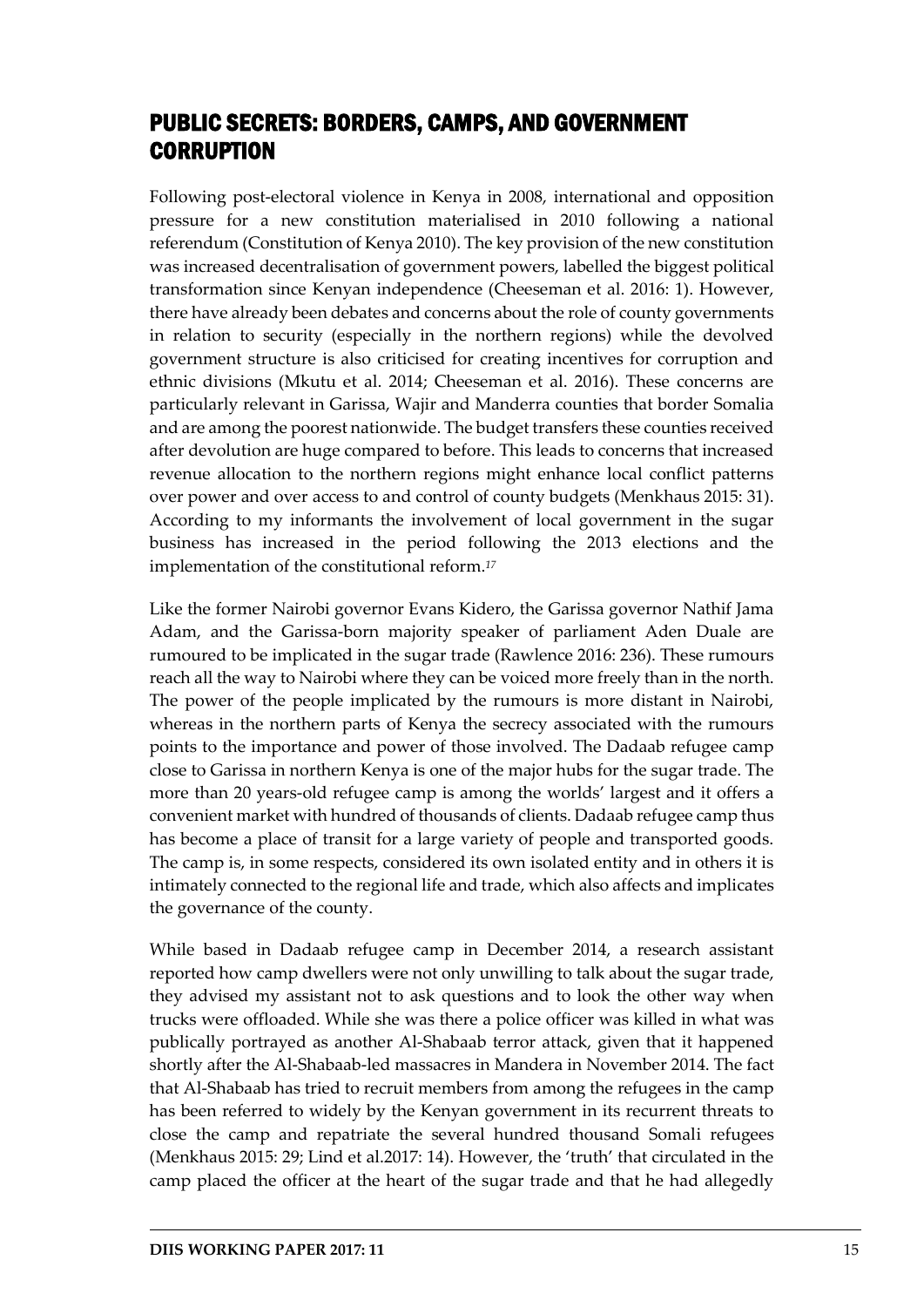acted against the advice of his sugar patron, an influential local politician. Despite camp dwellers' reluctance to be interviewed about the sugar trade, rumours travel in the camp and everybody knows about the sugar networks, but most refugees demonstrate the social skill of 'knowing what not to know' (Taussig 1999: 3). While the violence and corruption involved in the trade make people afraid of talking, they rely on the trade to get sugar, as it is not part of the UN food rations distributed in the camp. Refugees in the camp also take on the odd job as loaders. Because the camp is never short of labour, the earnings from loading the sugar on and off the trucks do not reflect the fluctuating prices of the sugar (Rawlence 2016: 237). Dadaab refugee camp is an 'economic engine' for the northern parts of Garissa county. After Garissa town and Eastleigh, Dadaab is the third-largest hub for Somali trading networks in Kenya (Menkhaus 2015: 29). Furthermore, the political and business communities in Garissa county are dominated by people with close ties to the Jubaland administration in southern Somalia (ibid: 111).

In an interview the economic adviser to the Governor of Garissa admitted the challenges Kenya faces in terms of border control and how that has influenced the work of the new governor and his team.*<sup>18</sup>* He felt no need to hide that the formally closed border in reality didn't appear that closed. He described how changing conflict patterns in Somalia and periods of drought affect the flow of people back and forth across the border. Though the governor and his administration cooperate closely with the UN and other international actors operating in the camp, Dadaab presents a zone of exception, as local authorities do not have the same formal regulatory responsibilities as in the rest of the county. The advisor argued that mobility patterns increase the demand for supplies from alternative channels (like the cross-border trade), particularly when supplies from Kenya and international aid agencies are insufficient and in periods when local farmers can't deliver enough for the camp. His point was not to endorse the illegal cross-border trade but, rather, to highlight that this problem goes beyond corruption in the border police or the KRA. Even if formal border crossings were completely impermeable, there are so many undesignated 'rat routes' that are extremely difficult to control.

As argued before, this is not a new phenomenon. Cross-border trade has taken place for years and it is part of the close ties between people on both sides of the Kenya– Somalia border. A former KRA manager in the northern regions addressed this problem already back in 2010, while also pointing to a problem between the reality faced on the ground in the borderlands and the perceptions of border control held at the political centre:

> 'The problem is that people in Nairobi think of the border as a fence. It is not. The nature of topography in this region makes it possible for criminals to drive through the bush and avoid the border point.'*<sup>19</sup>*

Since then, the proposal for a border barrier has become real rather than a figment of the public understanding of the topography of the region. In 2015 Kenya started the construction of an almost 700 km long wall (fences, ditches, and observation posts) along the border to keep out Al-Shabaab and control people's movement.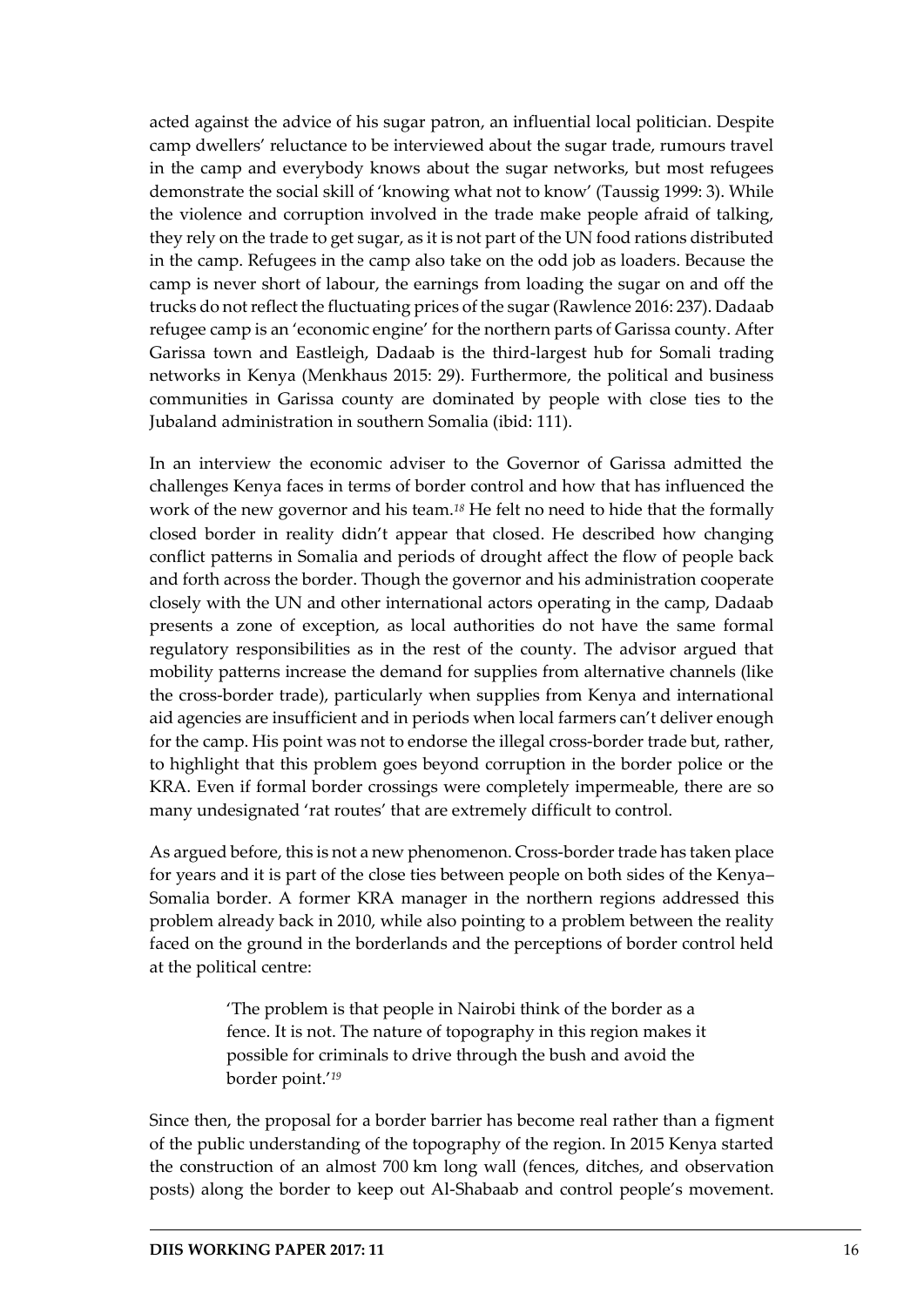However, the underlying idea of the wall reiterates a perception of the problem as solely coming from outside and thereby being possible to fence off. This is certainly not the case.

The county commissioners and administrators I interviewed spoke relatively freely about the existence of sugar smuggling. Smuggling appears to be a public secret (Taussig 1999), and some of the commissioners even implied its connections to local politicians and business people. However, the commissioners are not interested in or willing to reveal the identity of particular politicians involved in the sugar trade. They only speak in generalised terms and only of those already implicated by public rumours. The power of these politicians is implied in the stories surrounding the police officer killed in Dadaab in December 2014 but also in the subtle ways in which politicians' involvement in the illegal sugar trade is denied or simply not mentioned.

Nevertheless, one former district commissioner who had served under the former provincial government structure did give us a particularly vivid account of his service in the county.*<sup>20</sup>* It was his first assignment and he was displeased with the remote placement, but from colleagues he soon learned that the northern territories are considered a very attractive albeit risky destination. It was described to him as a place from where 'if you survive, you can return wealthy'. A month into his placement he was approached by a local businessman who paid a courtesy visit to introduce himself to the newly appointed commissioner. The businessman was straightforward and told the commissioner about the cross-border trade he was involved in. He told the commissioner that he expected him to do what his predecessors had done, to cooperate. If he was unwilling to cooperate, the businessman pointed out that the commissioner had three options; either to seek transfer of placement by himself, to have the businessman take care of his transfer or to never to return to his family. Such blunt intimidation testifies to the power and connectedness of the people involved in the smuggling. It also demonstrates the systematic coercion involved in making outside state officials comply with the operations. The former commissioner claimed not to have taken any bribes… but he managed to serve until the end of his term.

Another former commissioner who served in Wajir recounted to me that everybody within the administration knew about the smuggling and that many actually tried to do something about it. He defended the KRA and the police at the border posts who are often accused of corruption and argued that there is a community aspect to the problem. While on the one hand the public servants are appointed by the state and hence serve the state, on the other hand, they also serve the local community where they are placed. They have to stay on good terms with the locals to build good working relations. In his account, corruption is only part of the explanation; local demands for goods and jobs related to the trade is another, and so too are the close relations, which often take the form of clan ties, across the border. Similar relationships between local communities and state officials as well as local communities' relations to smuggling networks and traders have been described in the border areas of Congo–Uganda and between the Sudans. Researchers argue that such community involvement must be understood as a mix of incentives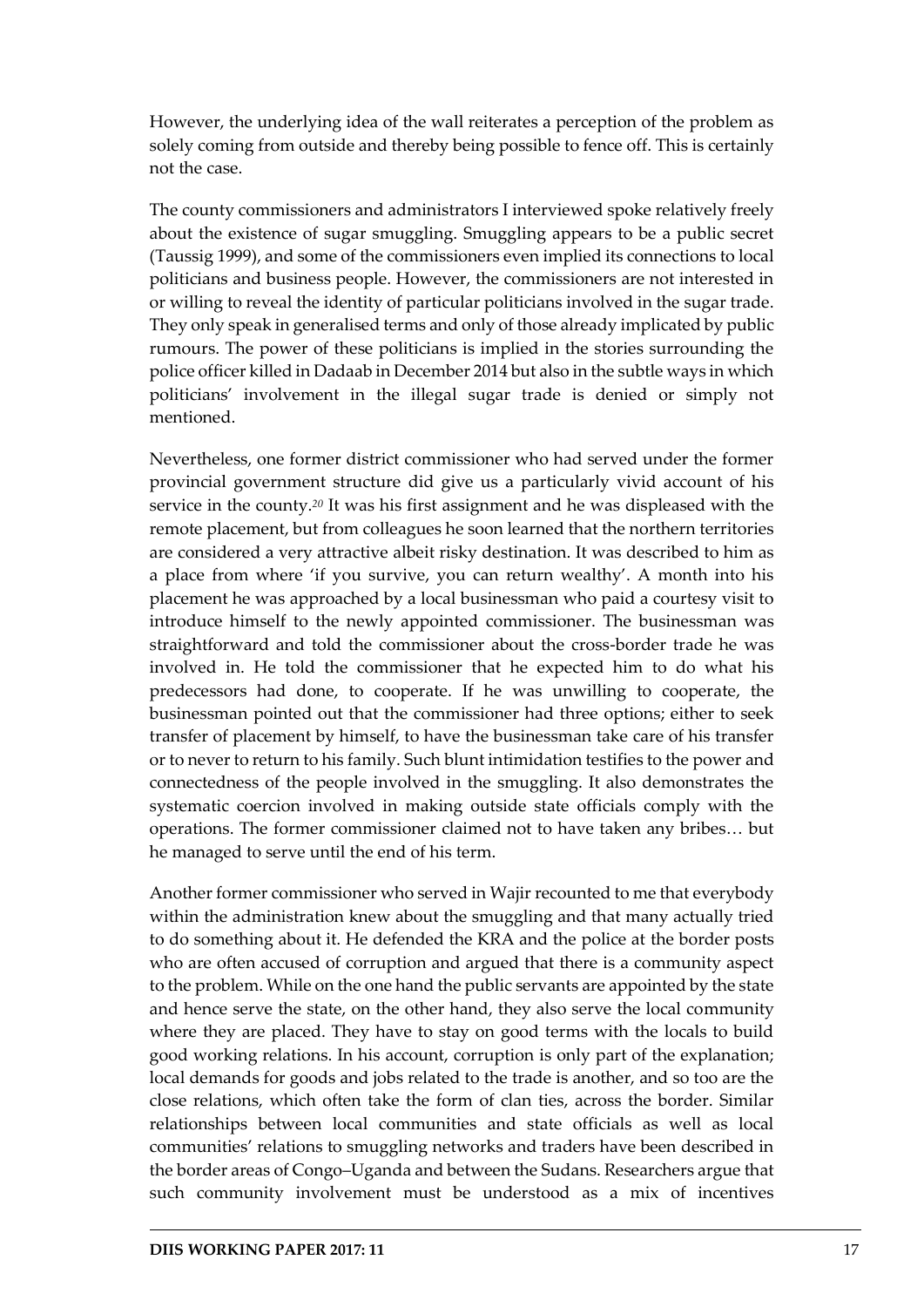comprising: loyalties to social networks, business strategies, survival economies, and alternative regulation, rather than as mere smuggling cooperation (Raeymaekers 2009; Titeca 2012; Omer et al. 2016). In this light, the former commissioner's account broadens the meaning of coercion and co-operation, as the pressure on government representatives is not limited to violence and threats to their lives. Instead relations between civil servants and communities manifest themselves in a variety of ways and they are equally fragile and unstable. If we add the influence of Al-Shabaab and the KDF to the mix, these counties are clearly not easy places in which to uphold and implement the central government's laws and policies.

With devolution, local government has become more powerful and more is at stake for locally elected officials due to their increased budget responsibilities and decision-making powers. Concomitantly, local government has become more vulnerable to pressures from local stakeholders like strong businessmen, militias and other state actors. The porous border, the circumvention of border patrols, and the implication of government officials ranging from KDF to KRA means that much of the sugar is not declared to Kenyan customs officials, making Garissa county one of the largest illicit markets in the country. The flow of goods across the border and further into Kenya formally falls under the responsibility of KRA and the national government. Yet the county government is responsible for local revenue collection and enforcement at local markets and car parks, and they also issue licenses for traders. In that sense the warehouses in the region fall under county administration. The latter thus plays an important role in the possibilities for the redistribution of smuggled goods.

Anthropologist Jane Guyer (2004: 129) has pointed out how institutions in conflict areas often present themselves as inconsistent, fragmented, and not necessarily legible to local people. As a consequence, she argues, local people – whether businessmen, security actors, or truck drivers – act accordingly. The Kenyan state was always regarded with suspicion due to its historical oppression and marginalisation of the northern territories and the Somali community. Despite increased local autonomy through devolved government, central government has simultaneously made its presence more visible by treating the border regions as a zone of illegality and as posing a security problem. Yet, rather than projecting stability, the Kenyan authorities represented by KDF, KRA, the police and local government, signals inconsistency in terms of its engagements and operating norms. This affects its relation with local communities, which seem to act accordingly by navigating around the presence of the central state and local statelike actors. While it is clear that authority is distributed between a variety of state and non-state actors, regulatory power appears not only to be widely distributed, but in many instances to have slipped out of the hands of the Kenyan state. The accumulation of profit is closely associated with political influence, and provides a means for negotiating the norms of government regulation and control as political influence is far from constrained to formal political behaviour or to bureaucratic regulations (see Roitman 2005; Olivier de Sardan 2008; Meagher 2014).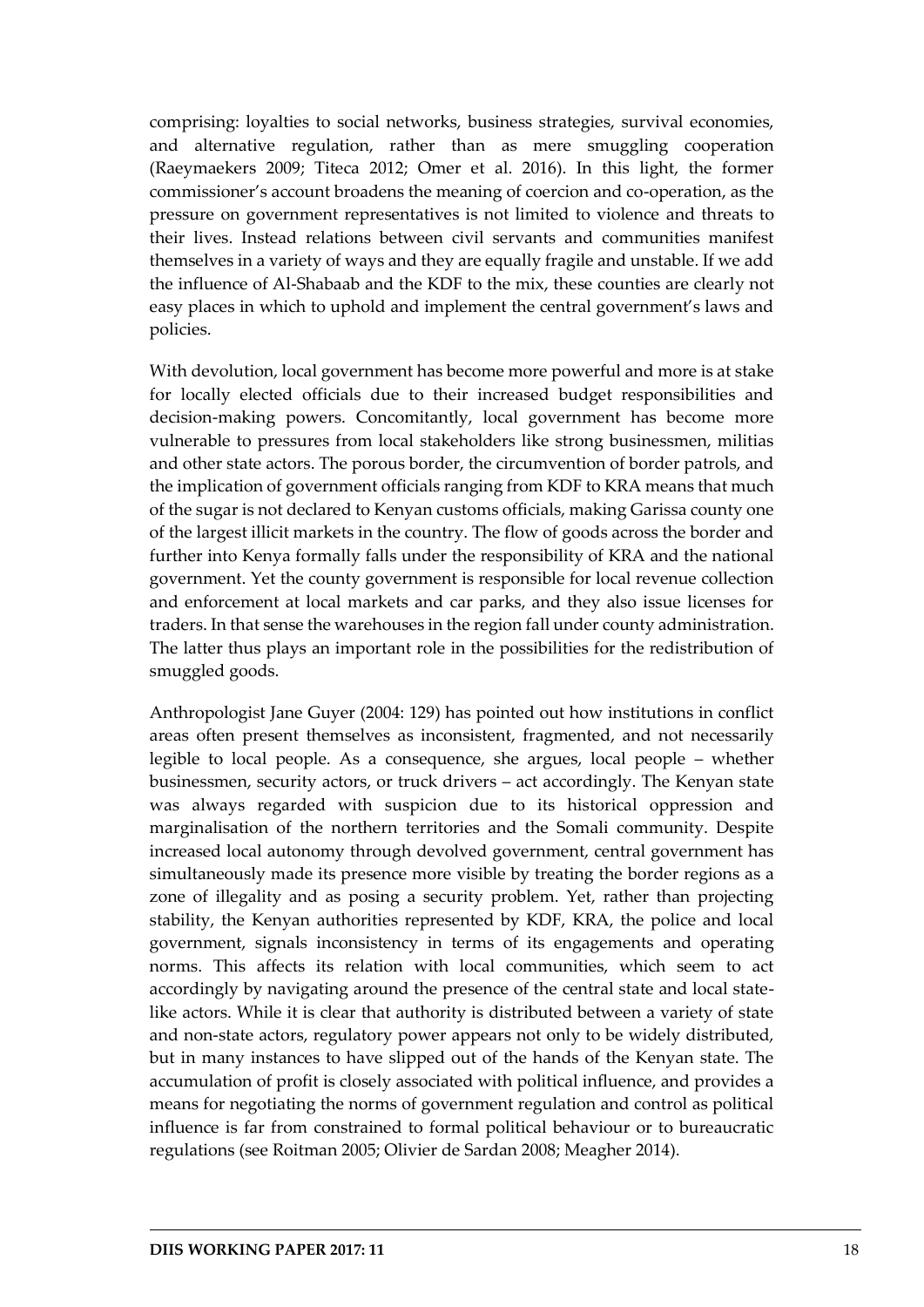Having presented the multiplicity of actors between Nairobi and Kismayu, as well as their complex relations and the role of secrecy and power in profit and in normative practices, in the final section I turn to the people traversing the routes that make up the corridor, namely truck drivers.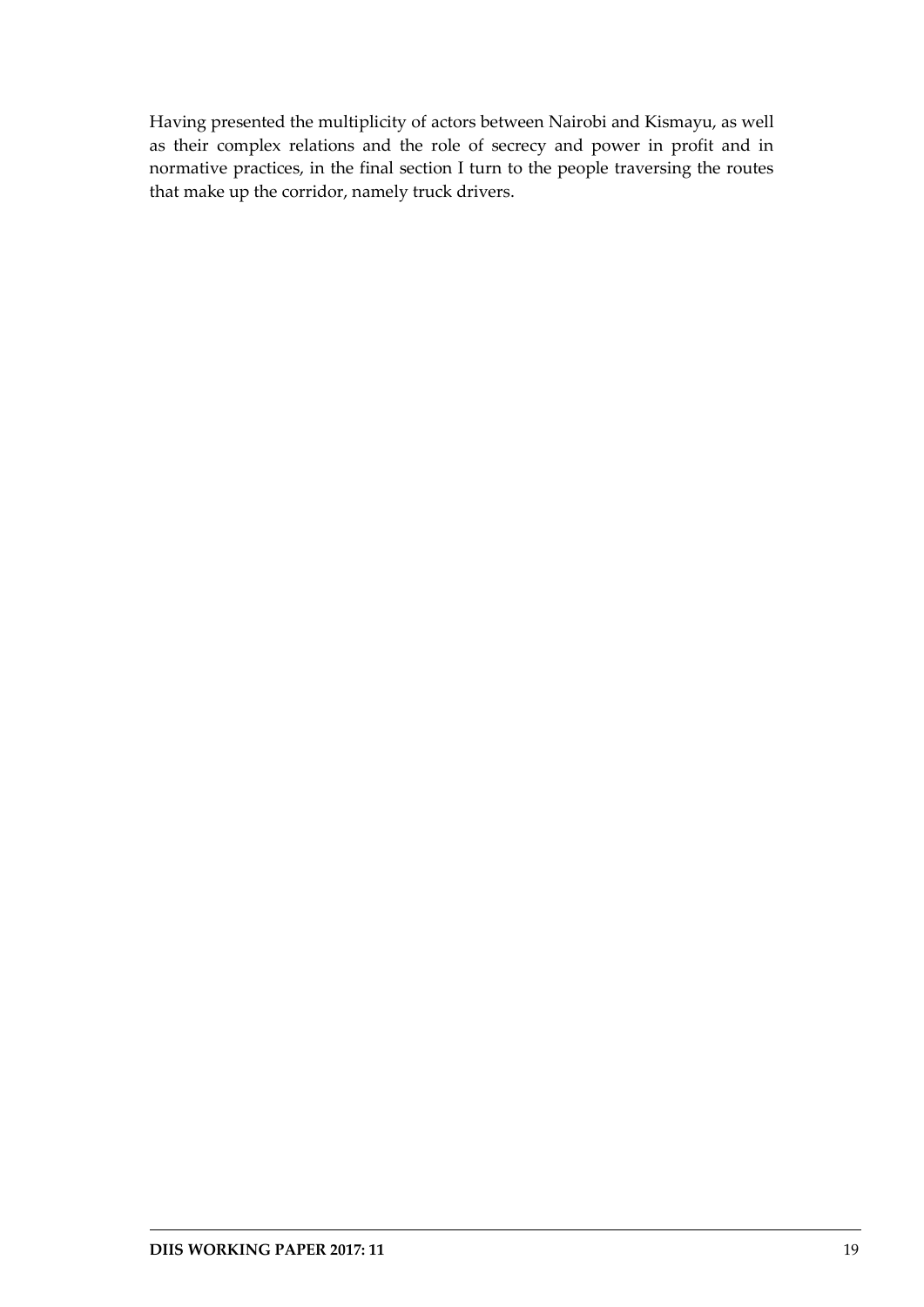## <span id="page-21-0"></span>'THE GOODS DECIDE': RISK, PROFIT AND LOSS AMONG TRUCK DRIVERS

In the fall of 2013, truck driver Bashiir became stranded between Wajir and Mandera, close to the Kenya–Somalia border with a 22-ton load of smuggled Brazilian sugar. He had picked up the load on the Somali side of the border between Dhobley and Liboi. To the south, the road was closed due to heavy rains, and to the north Al-Shabaab had set up roadblocks. What Bashiir perceived as a threatening and risky situation, his boss in Nairobi who owned the sugar was quick to realise was a potentially hugely profitable situation. Being the only person able to deliver sugar in an area where no goods could either enter or leave, the businessman in Nairobi made a few phone calls and pulled some strings in his network to have local people distribute Bashiir's load in the immediate area where he was stranded. After a few days of waiting, the sugar was sold for three times the normal price, and Bashiir got a bonus for his efforts.

This is one of the extraordinary stories of the life of a truck driver in the northern regions. Most of the time, truck drivers are taking great risks without earning any additional credit for it. Drivers describe their job as one of managing risks, similar to the risk management of herders and pastoralists in the region described by Little et al. (2001). Competition is tough. There is always somebody ready to step in and take one's place, which means that drivers have little choice concerning the load they carry. Most truck drivers from Nairobi carry mattresses, construction materials, potatoes, clothes and veterinary medicines to the north, and mainly the potatoes and veterinary medicines cross the border into Somalia. Often trucks are offloaded in northern Kenya and then reloaded at a different location before driving further north in Kenya or back to Nairobi. Drivers try to avoid driving empty lorries because that is at their own expense, therefore it is the 'goods that decide' as the driver Duad phrased it.*<sup>21</sup>* It is also the goods and the profit a particular item can make that decide the price of a driver. Sugar is among the more lucrative goods to carry. Both Duad and Bashiir regularly transport sugar, and both prefer not to cross the border as the risks and the prices increase when they drive their trucks into Somalia. Bashiir was once pressured into carrying refugees across the border. Partly to release them from the drought they were fleeing and partly to make some money as opposed to driving empty. Most of the time it is a question of what goods need to be transported, and who in their network can hook them up with a load. Trade networks are based on trust. Businessmen trade with people they know and trust, and this also applies to their use of drivers (Little 2003: 10-13).*<sup>22</sup>* While some drivers have established relations with particular businessmen and can take a moral stand on not carrying guns without losing income, others feel more uncertain in their relations and claim that not knowing exactly what you carry and not asking questions help maintain the trust relations.

The difficulty of balancing trust, profit and risk is further complicated by the competition between drivers. It is best exemplified by the fact that salaries for drivers do not increase in periods of heightened security concerns like the Al-Shabaab led attacks on Kenyan school teachers in Mandera in November 2014, or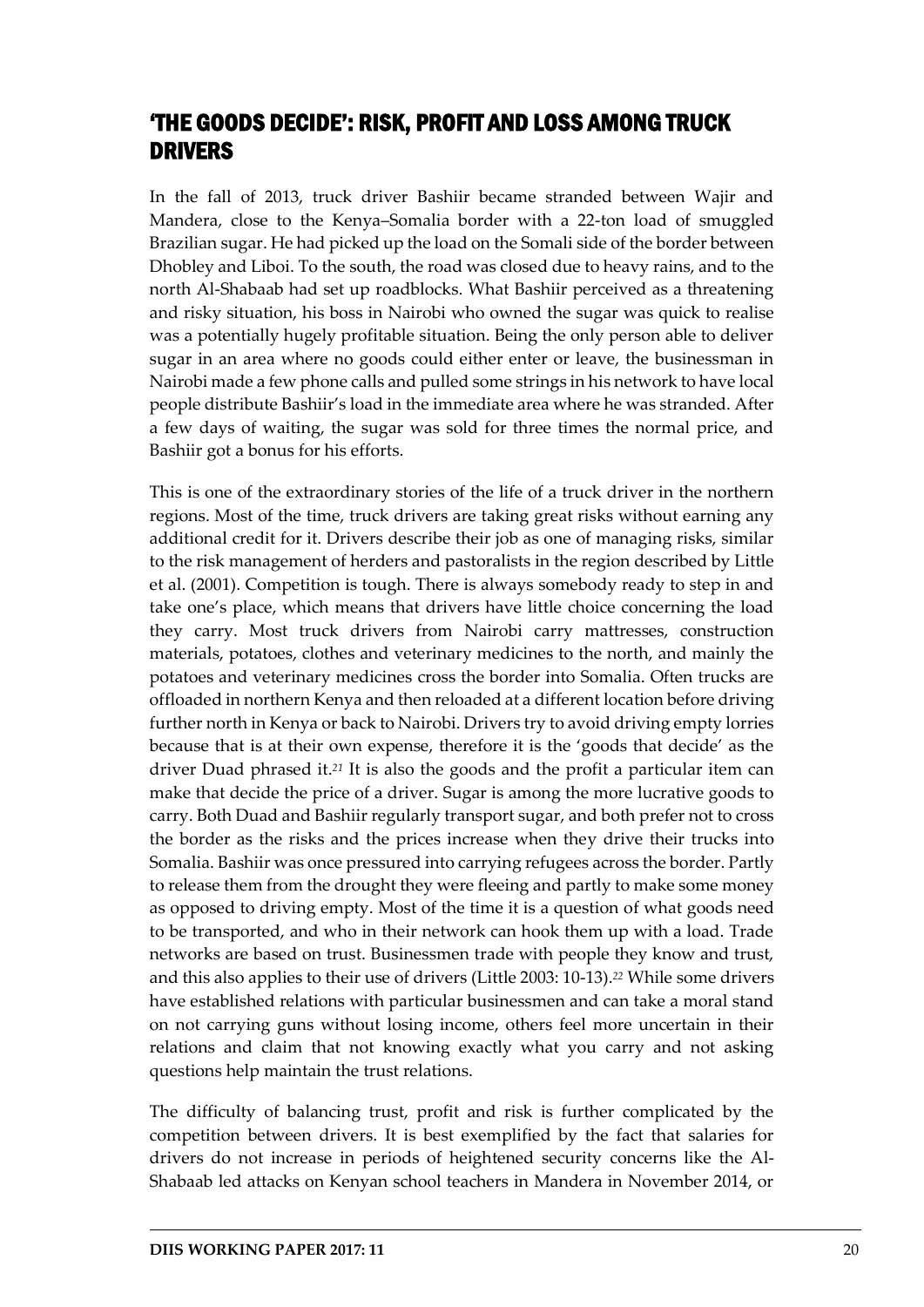the Garissa University College attack in April 2015. As one driver put it 'the only thing that increases is our risk'. But they are still willing to take the risks, as they have families to support. Most drivers are from the northern regions, which is an advantage in terms of knowing the geography and seasonal changes as well as being positioned within social and genealogical trust networks. However, it is also an indication of the inequality between Kenya's northern regions and Nairobi. The drivers try to foresee and manage risks and costs as much as possible. For example, many drivers would drive day and night to save time and not stay idle overnight in a hotel with a fully loaded truck. Yet, following the above-mentioned attacks, security at night decreased and drivers prefer having daytime visibility on the road. In the hot months driving during the day puts additional pressure on the tyres of overloaded trucks, causing frequent punctures, which means delays and exposure to attacks or random taxation from *shifta*, a vernacular term for bandits and rebels.*<sup>23</sup>* Sometimes drivers pool their resources and pay local police officers to escort a convoy of trucks in the northern territories. Most drivers also carry a 'spanner boy' who can assist them with small repairs, maybe drive a bit in remote areas, but generally the spanner boys are employed to be alert to dangers and provide a bit of security. For most drivers being a spanner boy has also been their way into the business – a kind of apprenticeship.

Bashiir prefers to drive only in Kenya, but occasionally he carries loads from Somalia to Kenya. On his journeys to Somalia he picks up the load close to the border in order to minimise the distance he has to drive on the Somali side. But as importantly, close to the border, the main levies for passing through KDF and Al-Shabaab roadblocks have usually been sorted. On his journeys he factors in bribes to cross the border, bribes to police roadblocks, potential bribes to the Kenya Revenue Authority (KRA), bribes to weight control, and sometimes even fees for a police escort when driving in convoy at night in risk-prone areas. For most drivers in Kenya profits are minimal. On leaving Nairobi for the north, many drivers carry tanks of extra fuel because petrol prices are lower in the capital. Though petrol might be cheaper in Nairobi it is costly to sit around and wait for a new load. Parking fees for the vehicle and hotel costs are expensive, explaining why most drivers leave Nairobi with an empty truck after five days, and most prefer to leave already after three days. Drivers don't know their next load or their next destination until they have arrived, because it is, as Bashir said 'the goods that decide': once a shipment is in, it needs to be distributed right away in order for the investments to be released as soon as possible. This fuels a certain pace and impatience in the trading business and it requires a huge network because drivers need to inform their entire network about when and where they are available.

In addition, most businessmen exert pressure on their drivers to transport overweight loads, hence making them vulnerable to road controls. Duad for example was caught three times at the weighbridges. If the KRA officers follow the rules, they can lock up the truck while formal fines and paperwork are being sorted, which can take days and cause delays. The weighbridges pose the additional risk of the entire load being confiscated. Alternatively, they can allow the driver passage on payment of a fine, official or unofficial. Most drivers prefer to pass the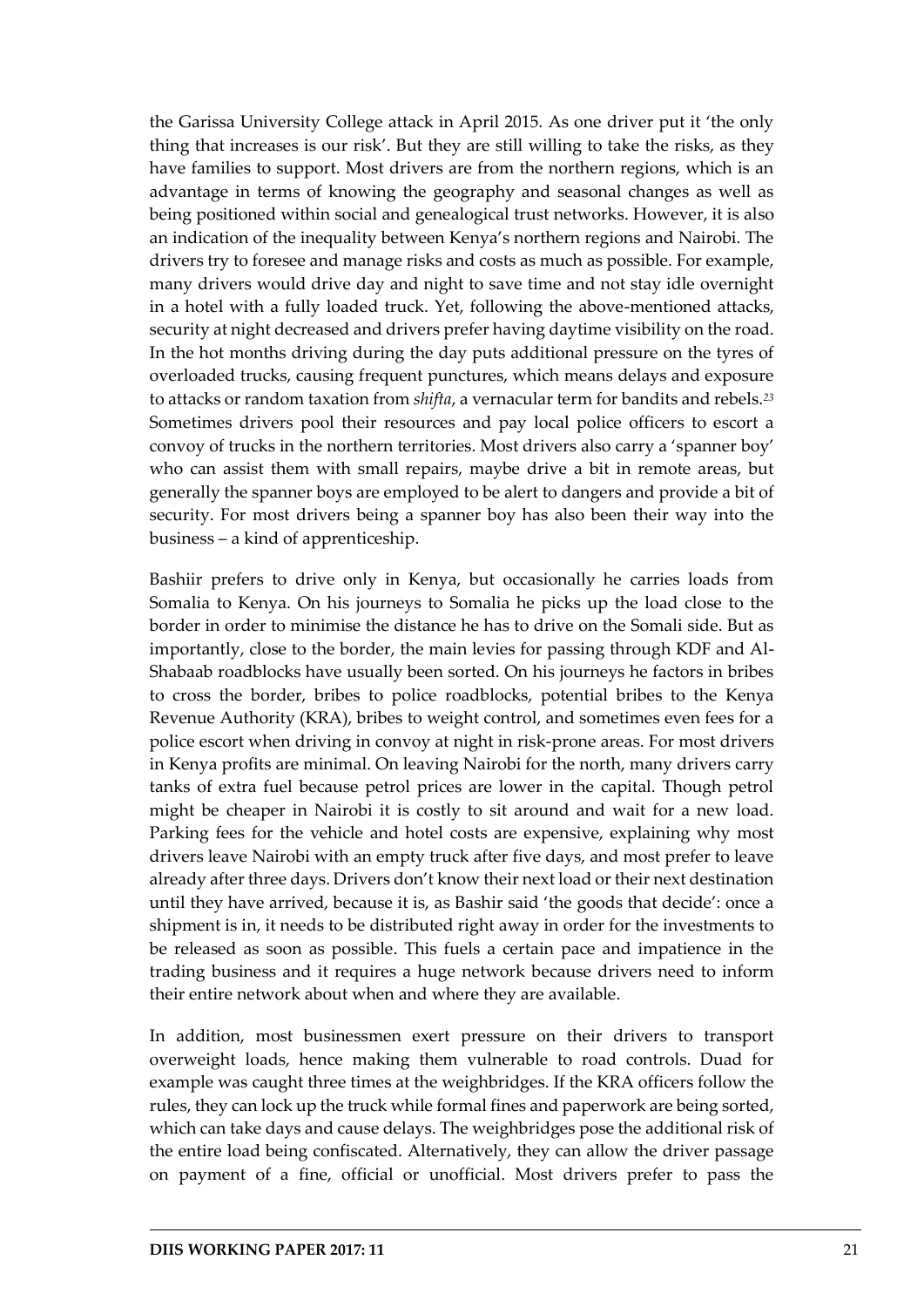weighbridges with a bribe, meaning that they try to reach the weighbridges on weekends, in the evening, or in the early morning, when there are fewer random checks and when negotiations seem to run more smoothly.

Duad was once fined US \$4000 for carrying three tons excess. The amount was divided between the owner of the load, the driver and the owner of the truck. Far from all drivers own their own vehicles. For Duad it took more than ten trips to the border to pay off the fine. The first time he was caught, the KRA officers blocked his truck with a wheel clamp and held it and the load in quarantine for more than a month. Negotiations quickly move beyond the drivers when a driver is caught by the authorities, whether it is at the weighbridges closer to Nairobi or at police roadblocks or border posts in the north. Negotiations are a task for the businessmen and their fixers. Money naturally plays a central role in having a load released, but as the businessman Mohamed puts it 'it is not a question of what I can do, it is a question of who I know'.*<sup>24</sup>* Mohamed has earned his way into the trading business after being strategically stationed at weighbridges and other customs posts near Nairobi to learn the negotiation skills and to use his charm to build a network with drivers, businessmen and government officials.

Managing relations with government officials and trying to balance the uncertainty of expenditures means that Bashiir's success story of tripling the price of his load is the exception rather than the rule. The driver Hussein's account of being held hostage by *shifta* for three days during which he had to sit and watch them empty the load using donkey carts, is a more likely scenario for most drivers. In this case, Hussein was not held accountable for the loss, primarily due to his long-term trust relation with the businessman in charge of the consortium of traders that owned the load. Other drivers are less lucky and end up becoming indebted in cases of lost loads.*<sup>25</sup>*

From truck drivers' viewpoint, sugar trade and the transporting of smuggled goods are complex exercises in balancing and managing risks, expenses, and the possibility for marginal gains, while maintaining relations with businessmen and local authorities in order to sustain their livelihoods. Rather than reflecting immorality, their actions reflect a different reasoning than the logics of state regulation, standardisation, or political policies (Roitman 2005). Drivers navigate through a landscape composed of a range of agents of regulatory authority as they are manifested on the ground, and the norms of these drivers become situated between these authorities' shifting norms of practice (Olivier de Sardan 2008). From the drivers' perspective, their actions are not necessarily immoral. They might be illegal according to the law, but state authorities are complicit, cross-border trade fills a gap in local and national demand, and it puts food on the table, all of which blur the boundary between the licit and the illicit (Abraham & van Schendel 2005). Furthermore, truck drivers use the services of the police for protection, while in other situations they pay off the police to pass through their roadblocks. This points to a pragmatic relation with the police insofar as the legitimacy of the government's security provision and the rule of law are not questioned (Roitman 2005: 189). In many ways, truck drivers reveal how the constant negotiation of passage and the endless calculation of costs are part of a performative practice of aspirations that is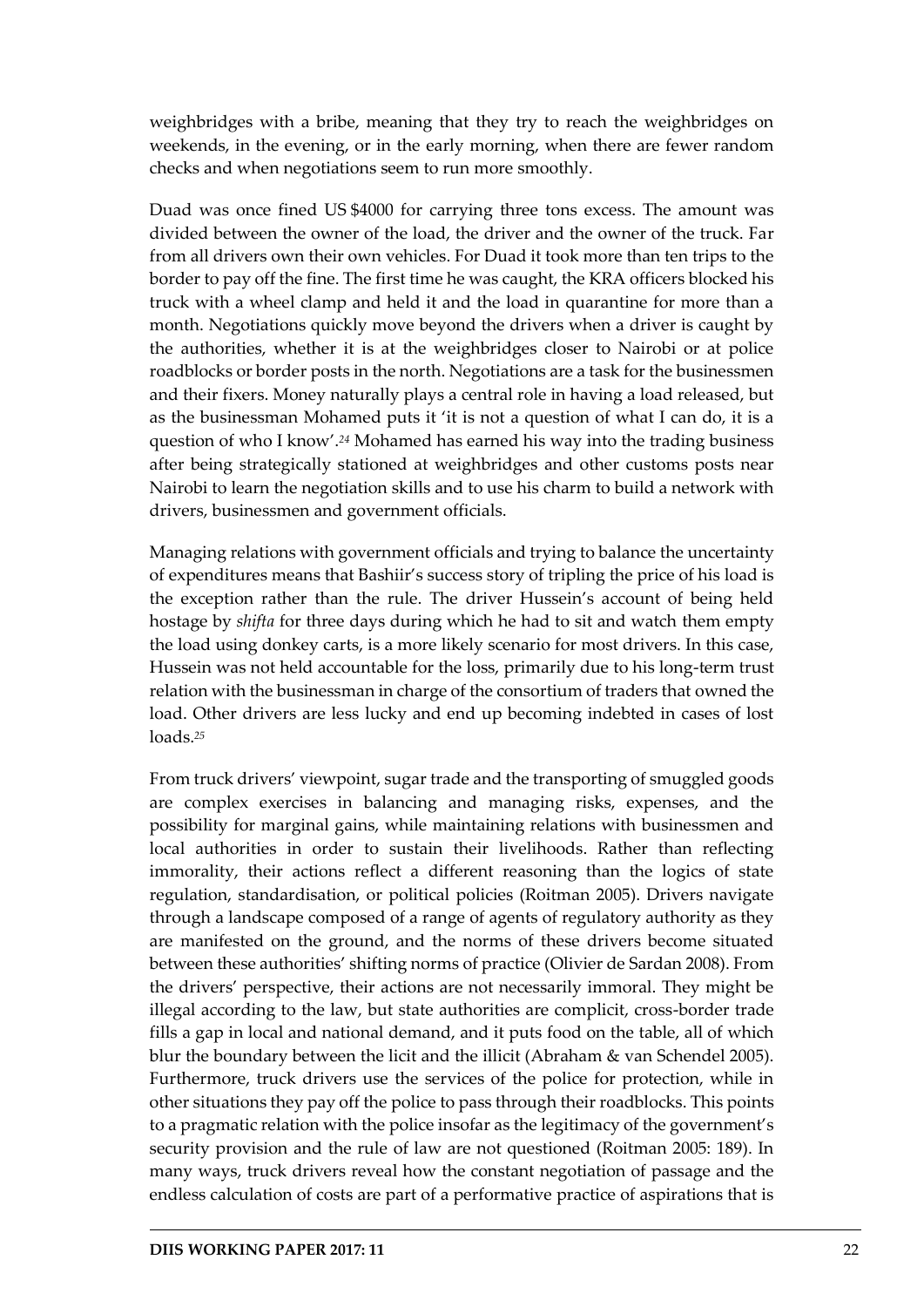closely connected to notions of truthfulness and loyalty to the business networks, while still being framed with reference to the existing state regulation (Scheele 2012: 7–12).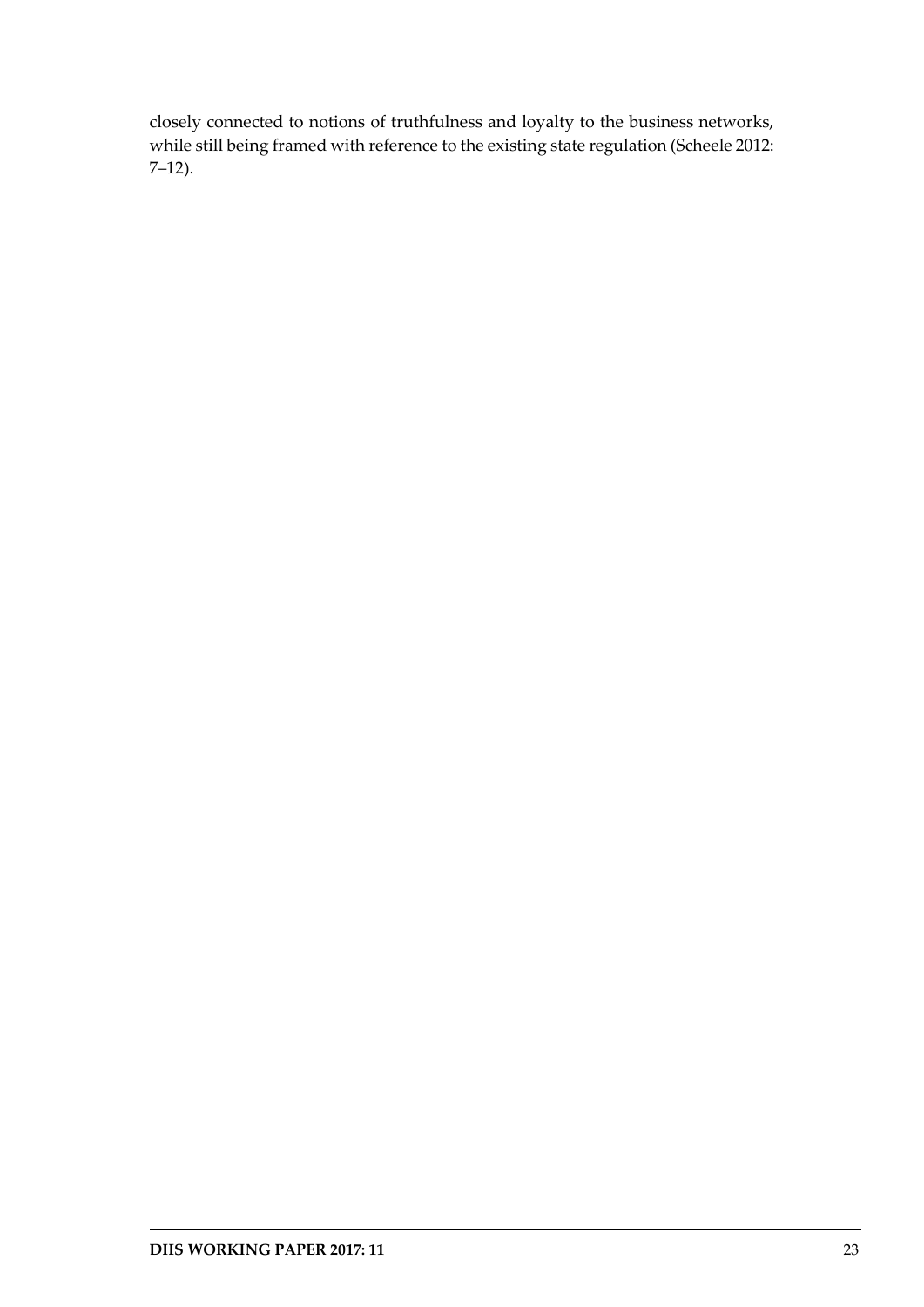# <span id="page-25-0"></span>CONCLUSION

Inspired by what Hagmann and Stepputat (2016) have called the 'corridor approach' this paper has pursued the empirical ambition of describing different governing processes and a variety of regulatory agents at central hubs along the corridor from Kismayu to Nairobi. In doing so, the paper provides insights into the operations, logics, and networks of selected actors involved in the sugar trade, ranging from the drivers to local civil servants, politicians, militias and security operators. The paper demonstrates how a plurality of actors and the moral diversity of their involvement result in an uneven distribution of authority, which in turn produces its own gaps and margins in terms of security, governance, and product distribution.

The paper also illustrates how the sugar trade is heavily invested with political interests on both sides of the Kenya–Somalia border. The political engagement not only connects the sugar trade to central avenues of power, it also invests it with secrecy, power and controversy. A central factor behind the flourishing and growing cross-border sugar trade is the extent to which national sugar production has been mismanaged for years, while policies to protect domestic production in the Kenyan market have made it uncompetitive in the regional and global markets. Despite Kenyan initiatives to regulate quality standards and protect copyrights, cheap sugar from neighbouring and faraway countries have exposed the enormous price gaps between local and imported products, hence creating incentives for further export and wider distribution in Kenya. Furthermore, for decades the Kenyan state has neglected and systematically marginalised the northern regions of the country, which has deepened geographical gaps in terms of access to goods and markets. This, in turn, has laid the foundation for the trade and the cross-border networks in which it is embedded.

Already from the early stages of the sugar trade from Somalia to Kenya in the mid-1990s, trading networks were woven into the conflict economy in Somalia, political dynamics in what is today Jubaland and to some extent also in northern Kenya. However, once militant actors like Al-Shabaab gained more control of the trade it became a threat to stability in southern Somalia. Instability increased with the involvement of the Kenyan military in the fight against Al-Shabaab and even more still when the KDF claimed their share of the sugar trade. The KDF involvement in the trade alongside increased political interests has put further pressure on local border officials, who were already accused of running corruption networks and undermining government revenue. KDF's implicit support or acceptance of Al-Shabaab's huge profits from the trade undercuts the moral fabric of the Kenyan state. It also goes directly against the official security interests of the Kenyan state and produces incentives for local politicians to keep the conflict going (see Titeca  $\&$ de Herdt 2011; Meagher 2012). This testifies to a dynamic where the state becomes set against itself, where we see how the production of illicitness and illegal trade informs the dynamics of state formation in both Somalia and Kenya, despite the inherent contradictions.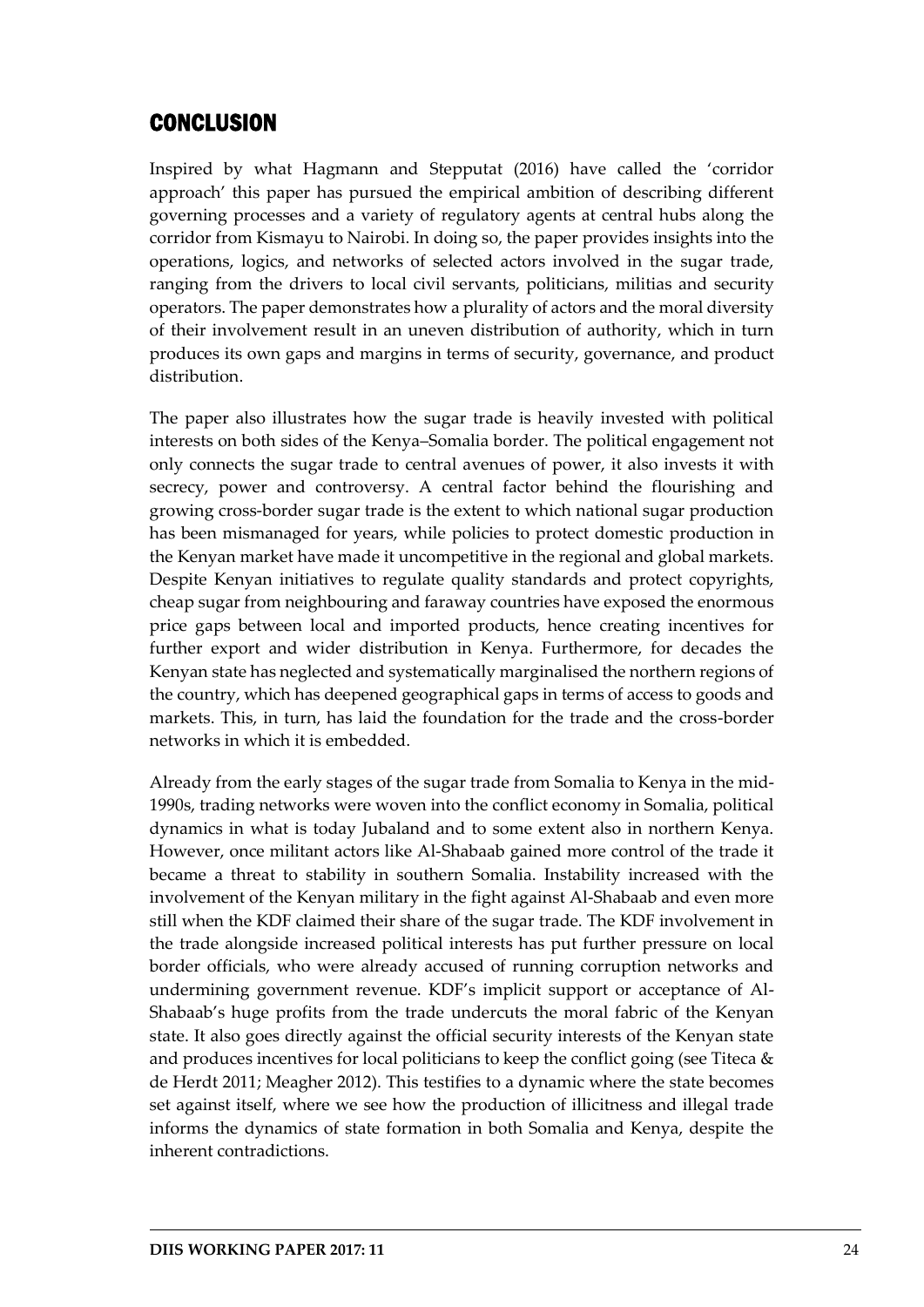Analytically, the paper has treated the borderlands as 'half-worlds' or areas with a liminal character (Scheele 2012; Bøås 2014; Meagher 2014). The paper has shown how politicians, truck drivers, refugees, and local business communities have strong loyalties across the border, whereas their relations to the central state often seem to be of a different character. These relations are partly rooted in historical experiences of exclusion, oppression, and neglect, which is why sense of belonging and notions of political legitimacy at the local level often seem to be disconnected from those of the central state (Raeymaekers 2012; Hoehne & Feyissa 2013). At the same time, it is also the liminal character of the border regions that allows for negotiations and contestations of how and what the state should be like.

In her work on cross-border trade and smuggling in the Chad basin, Janet Roitman (2005) proposes the term 'figures of regulatory authority', which includes both state and non-state actors. Roitman focuses on networks and their exercise of regulatory authority as much as on objects of regulation. In the case of the cross-border sugar trade between Kenya and Somalia, our analysis must thus include the roles of the border police, Al-Shabaab, county commissioners and politicians, local businessmen, truck drivers, the KRA and other entities of the central state. As in the Chad basin, the regulatory role of the Kenyan state is just one among many figures of regulation. This does not mean that (Kenyan) state power is necessarily undermined or diminished. Rather trade and smuggling networks can become part of the state logic itself as they contribute to the consolidation of state power.

As argued, the cross-border smuggling exists only in relation to the regulatory practices of the state (Roitman 2005; Titeca 2012). While actors in the border areas in many ways operate according to localised logics and geographically, socially, and historically informed loyalties, their relation to the central Kenyan state is nevertheless multiple and dynamic (e.g. the devolution of government has introduced the state with a different legitimacy by providing security and facilitating political participation). We have seen how KDF are involved in irregular practices, how local civil servants cooperate of their own free will or by coercion, and how truck drivers develop their own perceptions of what is moral or immoral, perceptions that differ from what the law stipulates.

Through the case of sugar smuggling across the Somali–Kenyan border, the paper has given insights into how state-centred efforts at market regulation produce their own margins and gaps. The paper has challenged state-centric, singular and unified notions of governance by displaying the plurality of actors. In addition, it has revealed state actors' diverse moral and practical engagements, ranging from formal to downright corrupt and illegal practices. In doing so, it has highlighted the intimate connection between illicit trade networks and state formation dynamics.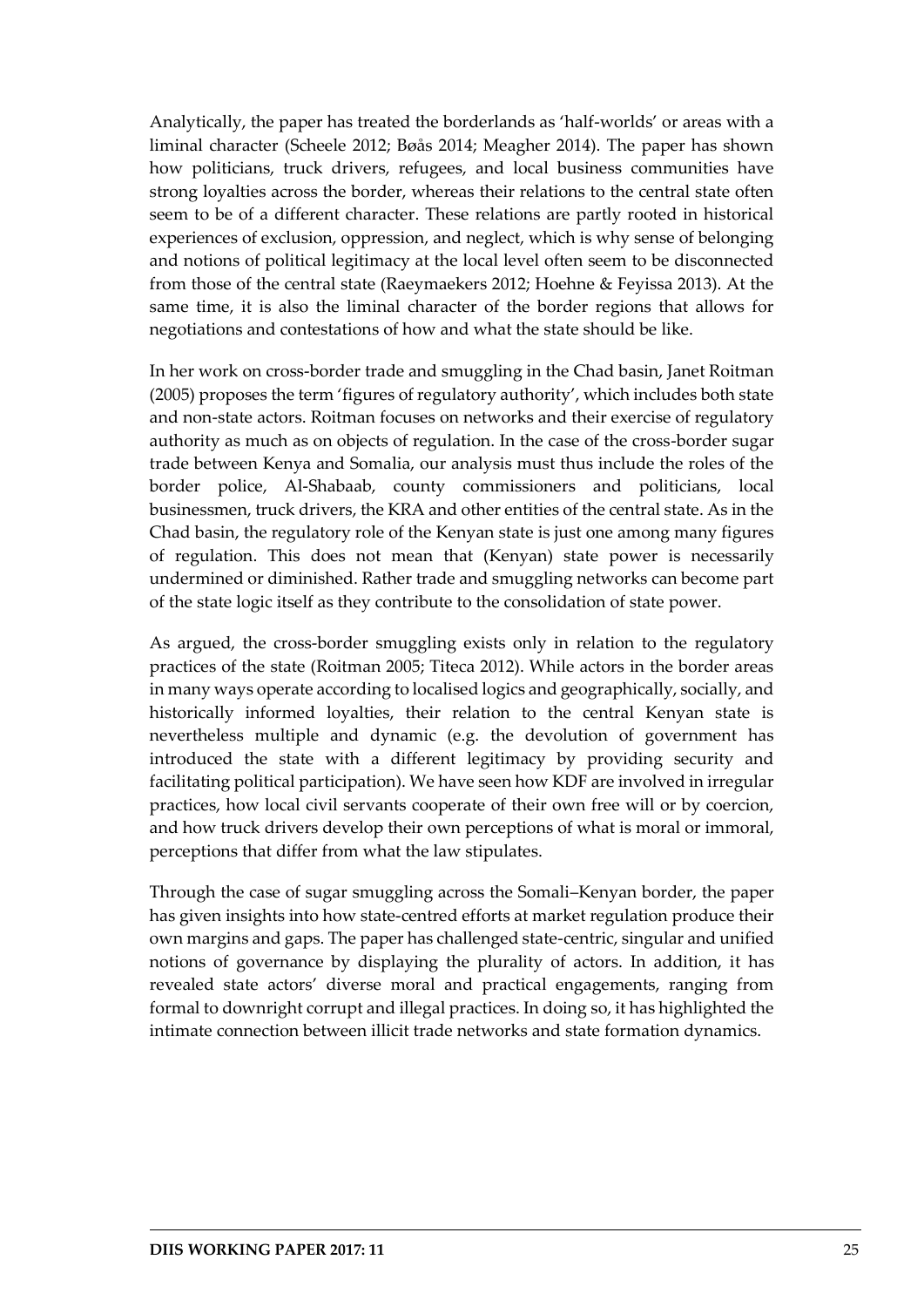### <span id="page-27-0"></span>REFERENCES

Abraham, I. & W. van Schendel. 2005. 'Introduction: the making of illicitness', in W. van Schendel and I. Abraham (eds.) *Illicit Flows and Criminal Things: States, Borders, and the Other Side of Globalization*. Bloomington and Indianapolis: Indiana University Press, 1–37.

ACA (Anti Counterfeit Agency). 2016. *Promoting Genuine Anti-Counterfeit Agency Strategic Plan 2016–2020*. Nairobi.

Ahmad, A. 2015. 'The security bazaar: business interests and Islamist power in civil war Somalia', *International Security* 39(3): 89–117.

Anderson, D. M., & J. McKnight. 2015. 'Kenya at war: Al-Shabaab and its enemies in Eastern Africa' *African Affairs*, 114(454): 1–27.

Burbidge, D. 2015. 'The Kenyan state's fear of Somali identity'. *Conflict Trends* 3: 20– 26.

Bøås, M. 2014. *The Politics of Conflict Economies: Miners, Merchants and Warriors in the African Borderland*. New York and Oxon: Routledge.

Campbell, E. 2006. 'Urban refugees in Nairobi: problems of protection, mechanisms of survival, and possibilities for integration' *Journal of Refugee Studies* 19(3): 396–413.

Carrier, N. 2016. *Little Mogadishu: Eastleigh, Nairobi's Global Somali Hub*. London: Hurst.

Carrier, N. and E. Lochery. 2013. 'Missing states? Somali trade networks and the Eastleigh transformation' *Journal of Eastern African Studies* 7(2): 334–52.

Chalfin, B. 2001. 'Working the border: constructing sovereignty in the context of liberalization' *POLAR (Political and Legal Anthropology Review)* 24(1): 129–48.

Cheeseman, N., G. Lynch and J. Willis. 2016. 'Decentralisation in Kenya: the governance of governors' *Journal of Modern African Studies* 54(1): 1–35.

Comaroff, J. and J. Comaroff. 2006. 'Law and disorder in the postcolony. An introduction' in J. Comaroff and J. Comaroff (eds.) *Law and Disorder in the Postcolony*. Chicago: Chicago University Press, 1–54.

*Constitution of Kenya*. 2010. Laws of Kenya. Published by the National Council for Law Reporting with the Authority of the Attorney General.

Gibbon, P. & S. Ponte. 2005. *Trading Down: Africa, Value Chains, and the Global Economy*. Philadelphia: Temple University Press.

Guyer, J. 2004. *Marginal Gains. Monetary Transactions in Atlantic Africa*. Chicago: University of Chicago Press.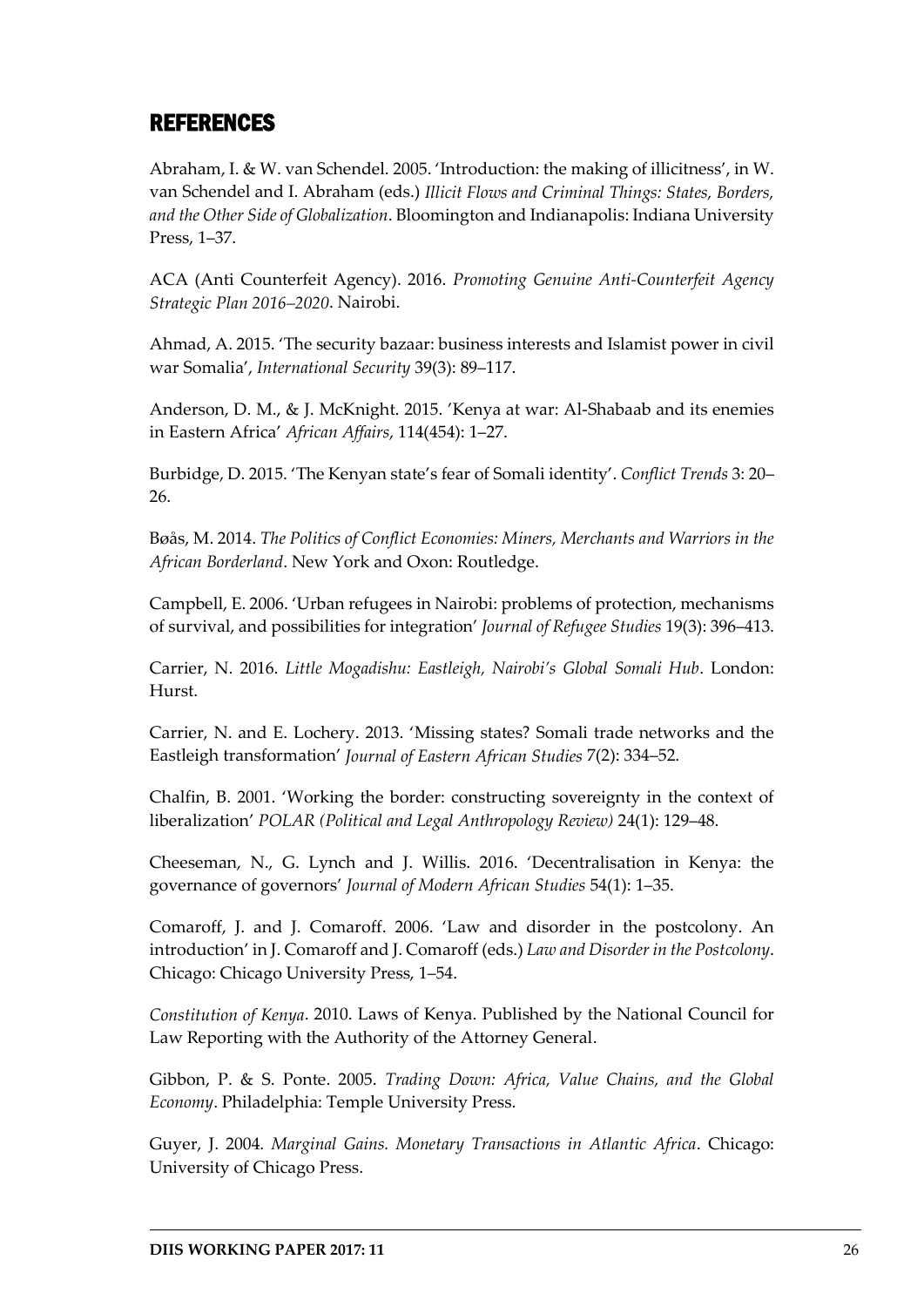Hagmann, T. 2005. 'From state collapse to duty-free shop: Somalia's path to modernity' *African Affairs* 104(416): 525–35.

Hagmann, T. & Péclard, D. 2010. 'Negotiating statehood: dynamics of power and domination in Africa' *Development and Change* 41(4): 539–62.

Hagmann, T. and F. Stepputat. 2016. 'Corridors of trade and power: economy and state formation in Somali East Africa' *DIIS – GOVSEA working paper series* 2016: 8, Copenhagen: DIIS.

Hammond, L. 2013. Somalia rising: things are starting to change for the world's longest failed state. *Journal of Eastern African Studies* 7(1): 183–93.

Hansen, S. J. 2013. *Al-Shabaab in Somalia. The History and Ideology of a Militant Islamist Group, 2005–2012*. London: Hurst.

Hoehne, M. & Feyissa, D. 2013. 'Centering borders and borderlands: the evidence from Africa', in B. Korf & T. Raeymaekers (eds.), *Violence on the Margins: States, Conflicts And Borderlands*. New York: Palgrave Macmillan, 55–86.

Journalists for Justice (JFJ). 2015. *Black and White: Kenya's Criminal Racket in Somalia*. Nairobi, International Commission of Jurists, Kenya Chapter.

Kamski, B. 2016. The Kuraz sugar development project. *Briefing note* no. 1, Omo-Turkan Basin Research Network.

Kenya Sugar Board. 2014a. *Sugar stock, ex-factory prices, 2014*. Nairobi.

Kenya Sugar Board. 2014b. *Baseline Study for Sugar Agribusiness in Kenya, draft report*. Nairobi.

Lind, J., P. Mutahi and M. Oosterom. 2017. 'Killing a mosquito with a hammer': Al-Shabaab violence and state security responses in Kenya' *Peacebuilding* 5(2): 118–35.

Lindley, A. 2010. *The Early Morning Phonecall. Somali Refugees' Remittances.* New York & Oxford: Berghahn Books.

Little, P. D., et al. 2001. 'Avoiding disaster: diversification and risk management among East African herders'", *Development and Change* 32(3): 401–33.

Little, P. D. 2003. *Somalia: Economy Without a State*. Oxford: James Currey.

Little, P. D., W. Tiki & D. N. Debsu. 2015. 'Formal or informal, legal or illegal: the ambiguous nature of cross-border livestock trade in the Horn of Africa', *Journal of Borderland Studies* 30(3): 405–21.

Lochery, E. 2012. 'Rendering difference visible: the Kenyan state and its Somali citizens' *African Affairs* 111(445): 615–39.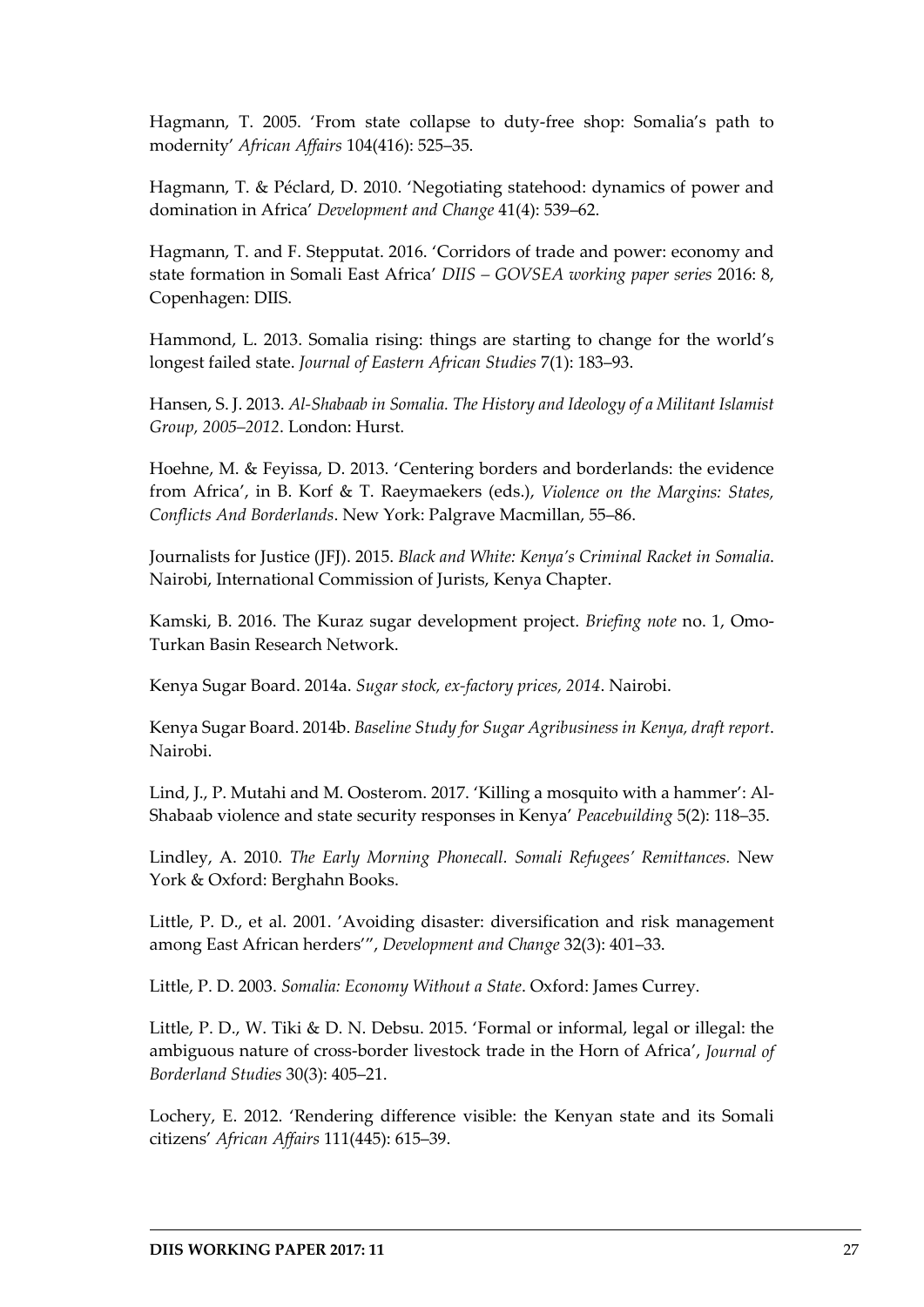Mahmoud, H. A. 2008. 'Risky trade, resilient traders: trust and livestock marketing in Northern Kenya', *Africa* 78(4): 561–81.

Marchal, R. 1996. *The Post-Civil War Somali Business Class.* European Commission, Somalia Unit, Nairobi.

Meagher, K. 2012. 'The strength of weak states? Non-state security forces and hybrid governance in Africa', *Development & Change* 43(5): 1073–101.

Meagher, K. 2014. 'Smuggling ideologies: from criminalization to hybrid governance in African clandestine economies', *African Affairs* 113(453): 497–517.

Menkhaus, K. 2015. *Conflict Assessment / 2014 Northern Kenya and Somaliland.* Nairobi, Danish Demining Group.

Mintz, S. 1985. *Sweetness and Power: The Place of Sugar in Modern History*. New York: Viking-Penguin.

Mkutu, K., M. Marani, M. Ruteere & M. Murani. 2014. *Securing the Counties: Options for Security after Devolution in Kenya*. Nairobi: CHRIPS.

Monitoring Group on Somalia and Eritrea. 2016. *Report of the Monitoring Group on Somalia and Eritrea pursuant to Security Council resolution 2244 (2015): Somalia.* UN Security Council S/2016/919.

Monitoring Group on Somalia and Eritrea. 2017. *Report of the Monitoring Group on Somalia and Eritrea pursuant to Security Council resolution 2317 (2016): Somalia.* UN Security Council S/2017/924.

Montclos, M. P. and P. Kagwanja. 2000. 'Refugee camps or cities? The socioeconomic dynamics of the Dadaab and Kakuma camps in northern Kenya' *Journal of Refugee Studies* 13(2): 205–222.

Murunga, G. 2005. 'Conflict in Somalia and crime in Kenya: understanding the trans-territoriality of crime', *African and Asian Studies* 4(1–2): 137–61.

Observatory for Economic Complexity, Somalia.

<http://atlas.media.mit.edu/en/profile/country/som/>

Ochieng, Cosmas. 2010. 'The political economy of Agrarian laws in Kenya: legal impediments to socio-economic change, 1963–2002', in Branch, Cheeseman & Gardner (eds.) *Our Turn to Eat. Politics in Kenya ince 1950*. Münster, Lit Verlag, 129– 52.

Olivier de Sardan, J-P. 2008. 'Researching the practical norms of real governance in Africa', *Africa, Power and Politics Programme Discussion Papers* (5). London: ODI.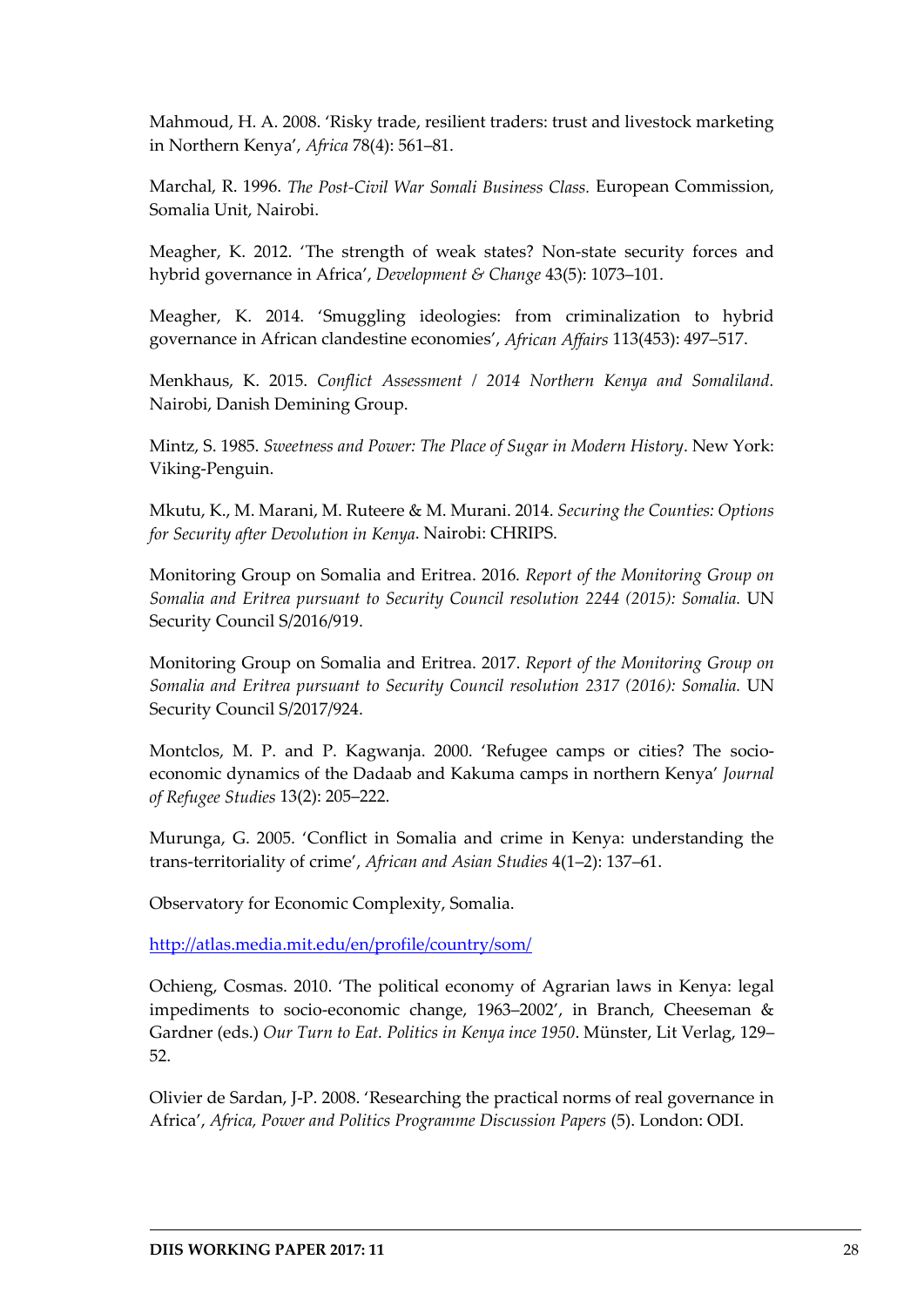Omer, A.E., M. E. Omer, and E. Villanger. 2016. 'Cross-border trade in the war areas of the Sudans: smuggling or a form of cooperation?' *Sudan Working Paper Series* no. 8, Bergen, Christian Michelsen Institute.

Raeymaekers, T. 2009. 'The silent encroachment of the frontier: a politics of transborder trade in the Semliki Valley (Congo–Uganda)', *Political Geography* 28(1): 55–65.

Raeymaekers, T. 2012. 'Reshaping the state in its margins: the state, the market and the subaltern on a Central African frontier', *Critique of Anthropology* 32(3): 334–350.

Rasmussen, J. 2010. 'Mungiki as youth movement: revolution, gender and generational politics in Nairobi, Kenya' *Young*, *18*(3): 301–19.

Rasmussen, J. 2017. 'Political becoming and non-state emergence in Kenya's security sector: Mungiki as security operator', in P. Higate & M. Utas (eds.) *Private Security in Africa: From the Global Assemblage to the Everyday.* Zed Books, 120–141.

Rasmussen, J. & Omanga, D. 2012. 'Les parlements du peuple au Kenya: débat public et participation politique à Eldoret et Nairobi', *Politique Africaine*, (3): 71–90.

Rawlence, B. 2016. *City of Thorns. Nine lives in the World's Largest Refugee Camp*. New York: Picador.

Roitman, J. 2005. *Fiscal Disobedience: An Anthropology of Economic Regulation in Central Africa*. New Jersey: Princeton University Press.

Scheele, J. 2012. *Smugglers and Saints of the Sahara. Regional Connectivity in the Twentieth Century*. New York: Cambridge University Press.

Taussig, M. 1999. *Defacement: Public Secrecy and the Labor of the Negative*. Stanford: Stanford University Press.

Titeca, K. 2012. 'Tycoons and contraband: informal cross-border trade in West Nile, north-western Uganda', *Journal of Eastern African Studies* 6(1): 47-63.

Titeca, K. & de Herdt, T. 2011. 'Real governance beyond the 'failed state': negotiating education in the Democratic Republic of the Congo', *African Affairs* 110(439): 213–231.

de Waal, A. 2015. *The Real Politics of the Horn of Africa: Money, War and the Business of Power*. Cambridge: Polity Press.

Weitzberg, K. 2015. 'The unaccountable census: colonial enumeration and its implications for the Somali people of Kenya', *Journal of African History* 56(3): 409-28.

Whittaker, H. 2014. *Insurgency and Counterinsurgency in Kenya. A Social History of the Shifta Conflict, c. 1963–1968*. Leiden: Brill.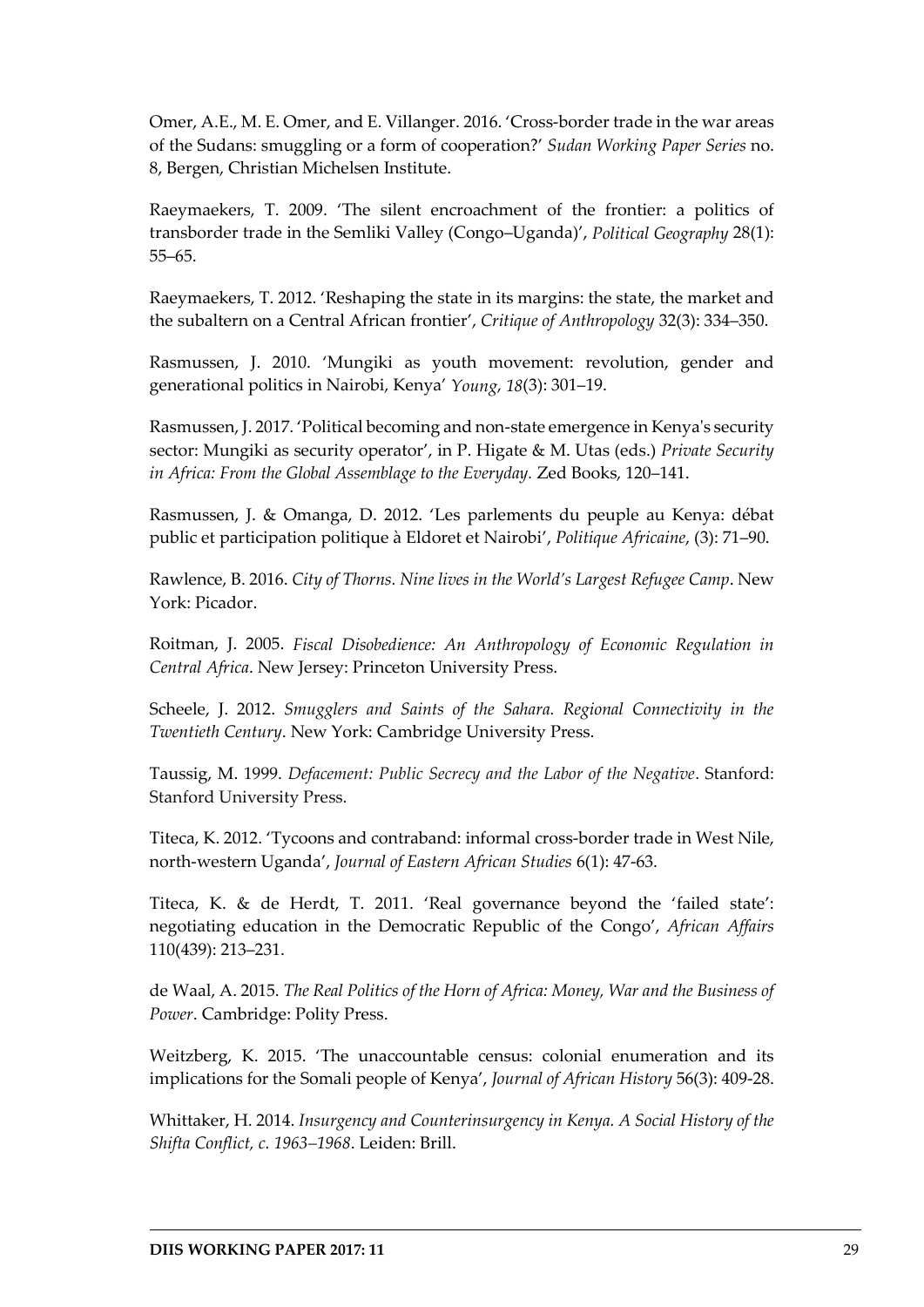USDA. 2012. '2012 Kenya Annual Sugar Report'*. GAIN report* 4/17/2012, Foreign Agricultural Service

[https://gain.fas.usda.gov/Recent%20GAIN%20Publications/Sugar%20Annual\\_Nai](https://gain.fas.usda.gov/Recent%20GAIN%20Publications/Sugar%20Annual_Nairobi_Kenya_4-17-2012.pdf) [robi\\_Kenya\\_4-17-2012.pdf](https://gain.fas.usda.gov/Recent%20GAIN%20Publications/Sugar%20Annual_Nairobi_Kenya_4-17-2012.pdf)

USDA. 2016. '2016 Kenya Annual Sugar Report'*. GAIN report* 4/13/2016, 'Foreign Agricultural Service

[https://gain.fas.usda.gov/Recent%20GAIN%20Publications/Sugar%20Annual\\_Nai](https://gain.fas.usda.gov/Recent%20GAIN%20Publications/Sugar%20Annual_Nairobi_Kenya_4-13-2016.pdf) [robi\\_Kenya\\_4-13-2016.pdf](https://gain.fas.usda.gov/Recent%20GAIN%20Publications/Sugar%20Annual_Nairobi_Kenya_4-13-2016.pdf)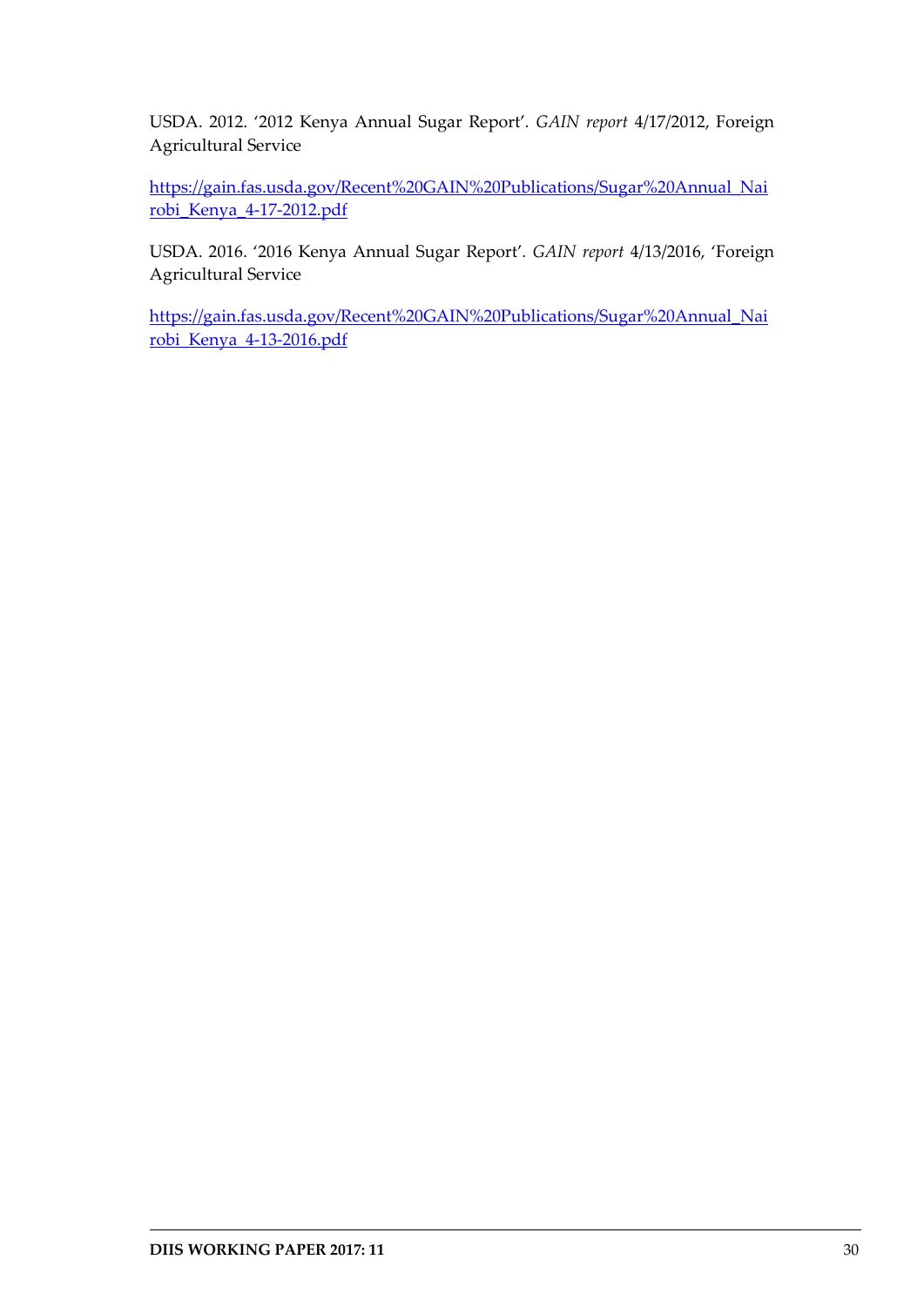#### <span id="page-32-0"></span>ENDNOTES

*<sup>1</sup> The Reporter* (2017). "Ethiopia's Sugar Export to Kenya Stranded at Border". Addis Ababa, September 23.

*<sup>2</sup>* The Brazilian government has provided incentives for the production of sugar cane ethanol – a relatively cheap biofuel – which reduces pollution from gasoline dramatically. Ethanol is produced on the basis of the sugar cane waste resulting from sugar production and adds to the potential profit of the sugar production as waste materials can be resold. This further strengthens Brazilian sugar's competitive position on the global market and Brazil's position in the market has only increased in the last decades.

*<sup>3</sup>* Wholesale price of 50 Kg of sugar 2017: Ksh 5350, 2016: Ksh 4430, 2014: Ksh 3600, 2010: Ksh 3870 (Kenya Sugar Board 2014a; USDA 2012). Retail price of 1 kg of sugar 2017: Ksh 170, 2014: Ksh 133, 2013: Ksh 121, 2012: Ksh 110, (Kenya Sugar Board 2014b).

*<sup>4</sup> Daily Nation* (2017) "Kenya army accused of not enforcing Somalia charcoal ban" Nairobi, November 13.

*5* Journalists for Justice is a non-partisan project under the International Commission of Jurists, working to combat impunity and to advocate justice. The JFJ report on sugar and charcoal smuggling into Kenya was conducted by anonymous researchers who partly worked undercover and relied on anonymous insider sources. This raises both ethical questions and questions of validity of the observations made. The publication and findings of the JFJ report have been controversial in Kenya. They fuelled wide public debate and resulted in an internal military investigation by the KDF. The findings of JFJ are corroborated by investigative reports by the UN monitoring group for Eritrea and Somalia (Monitoring Group 2016).

*<sup>6</sup> The Star* (2017). "Soldiers don't smuggle charcoal in Somalia - KDF". November 21. Joseph Ndunda.

*<sup>7</sup>* These figures must be treated with caution (like most figures on the Somali economy) because of the fragmentation of authorities and because of the lack of formalised institutions undertaking registration, which means that figures can be indicative of certain trends rather than objective and exact portrayals.

*<sup>8</sup>* Research assistant's observations, December 2014. Interview with economic advisor to Garissa Governor, January 2015.

*<sup>9</sup> The East African* (2013). "Government gives \$5.6m loan to Mumias". December 14, Ramenya Gibendi. *<sup>10</sup> The Star* (2017). "State injects Sh 500 million to rev up cash-strapped Mumias Sugar". August 1, Brian Kisanii.

*<sup>11</sup> Standard* (2015). "Report puts Mumias mess on Evans Kidero's doorstep*"*. February 21, Standard Team.

*<sup>12</sup>* There are local price differences in Kenya where the northern regions traditionally have had less access to goods resulting in higher prices compared to Nairobi. Access of goods also depends on the weather, where prices go up in rainy seasons as the dirt roads of the region become less passable (JFJ 2015). Similarly in Somalia, in Mogadishu and Kismayu, where products are more widely accessible, prices are lower than in more remote areas, while local and historical conflict patterns also affect distribution and price levels (Ahmad 2015: 111).

*<sup>13</sup>* Since then, the ACA and the KRA have confiscated several larger consignments of sugar. *The Standard* (2016) "KRA impounds 16 containers of contraband sugar" February 25th. *The Standard,* (2015) "Sh 4 m contraband sugar impounded in cement processing warehouse in Nairobi", November 28th. *The Standard,* (2015) "How 1,497 trucks of Mumias sugar disappeared in transit", February 10<sup>th</sup>. *Daily Nation* (2014), "Board cracks down on dumping to curtail illegal import of sugar", February 27.

*<sup>14</sup>* Interview with anti-counterfeit officer, Nairobi, November 2014.

*<sup>15</sup>* Interview with KEBS officers, Nairobi, November 2014.

*<sup>16</sup> Nation (Daily Nation),* 2016. "KRA seizes Sh 150 m contraband goods at Mombasa port", December 15, Gitonga Marete.

*<sup>17</sup>* Interviews with former government officials of the northern regions of Kenya, Nairobi, November and December 2014, August 2015.

<sup>18</sup> Interview with the economic adviser to the Governor of Garissa, Nairobi, December 2014.

*<sup>19</sup> Nation* (2010). "Sugar and arms barons rule Somali border". May 29, Sammy Cheboi.

*<sup>20</sup>* Interview with former district commissioner, December 2014, Nairobi.

*<sup>21</sup>* Interview, October 2014, Nairobi.

*<sup>22</sup>* Similar issues of balancing trust and risk are at stake for cross-border livestock traders in the region.